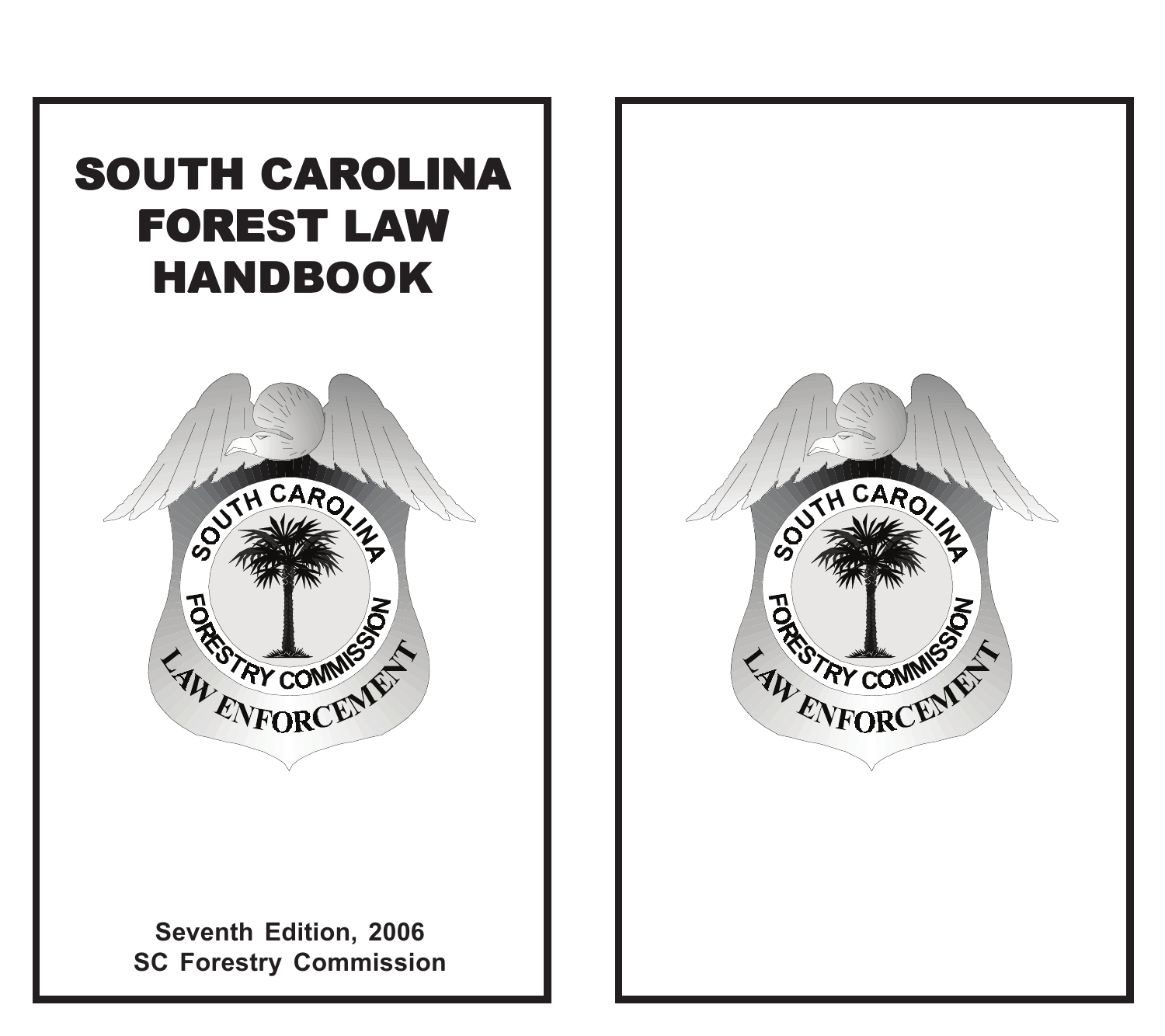# **CONTENTS**

- **SECTION 1: General Forestry** 1
- **SECTION 2: DHEC Regulations** 6
- **SECTION 3: Outdoor Burning** 11
- **SECTION 4: Arson** 16
- **SECTION 5: Damage to Property** 19
- **SECTION 6: Timber Theft/Fraud** 25
- **SECTION 7: Conspiracy** 34
- **SECTION 8: State Forests** 35



*Compiled by the SC Forestry Commission as a reference for law enforcement officers and forest managers. The information herein is current as of July, 2006.*

**Seventh Edition 2006**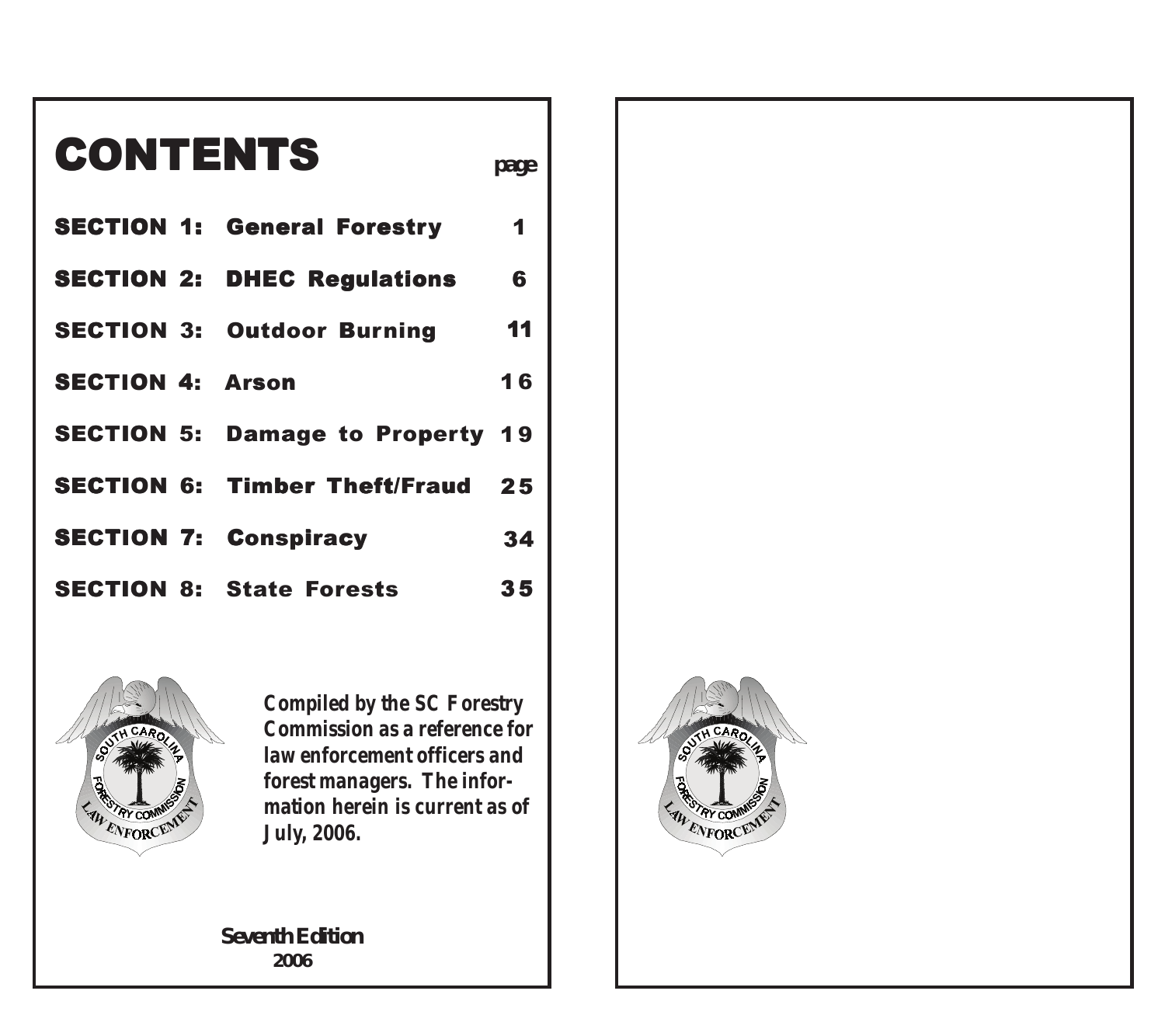# **SECTION 1 GENERAL FORESTRY LAWS**

#### **TITLE 48, CHAPTER 33 SOUTH CAROLINA FOREST FIRE PROTECTION ACT**

#### **48-33-10. Short Title.**

This chapter shall be cited as the "South Carolina Forest Fire Protection Act."

#### **48-33-20. "Forest Land" defined.**

For the purposes of this chapter all lands shall be construed as "forest land" which have enough forest growth, standing or down, or have sufficient inflammable debris or, outside of corporate limits, to constitute, in the judgement of the State Commission of Forestry, a fire menace to itself or adjoining lands.

#### **48-33-30. "Forest Fire" defined.**

The term "forest fire" as used in this chapter, means any fire burning uncontrolled on any land covered wholly or in part by timber, brush, grass or other inflammable vegetation.

#### **48-33-40. State Commission of Forestry shall direct forest fire protection work.**

All forest fire protection work shall be under the direction and supervision of the State Commission of Forestry, through the State Forester, subject to the provisions of this chapter and the laws of the State enacted relative to forestry and forest fire prevention and suppression.

#### **48-33-80. Access to property.**

The State Commission of Forestry, any of its authorized agents and any member of a county forestry board may, at any or all times, go upon any land for the purpose of preventing or controlling forest fires, as defined herein, without making themselves liable for trespassing.

#### **48-33-90. Title to property acquired shall vest in State Commission of Forestry.**

The title to all property acquired incident to carrying out the provisions of this chapter shall be vested in the State Commission of Forestry.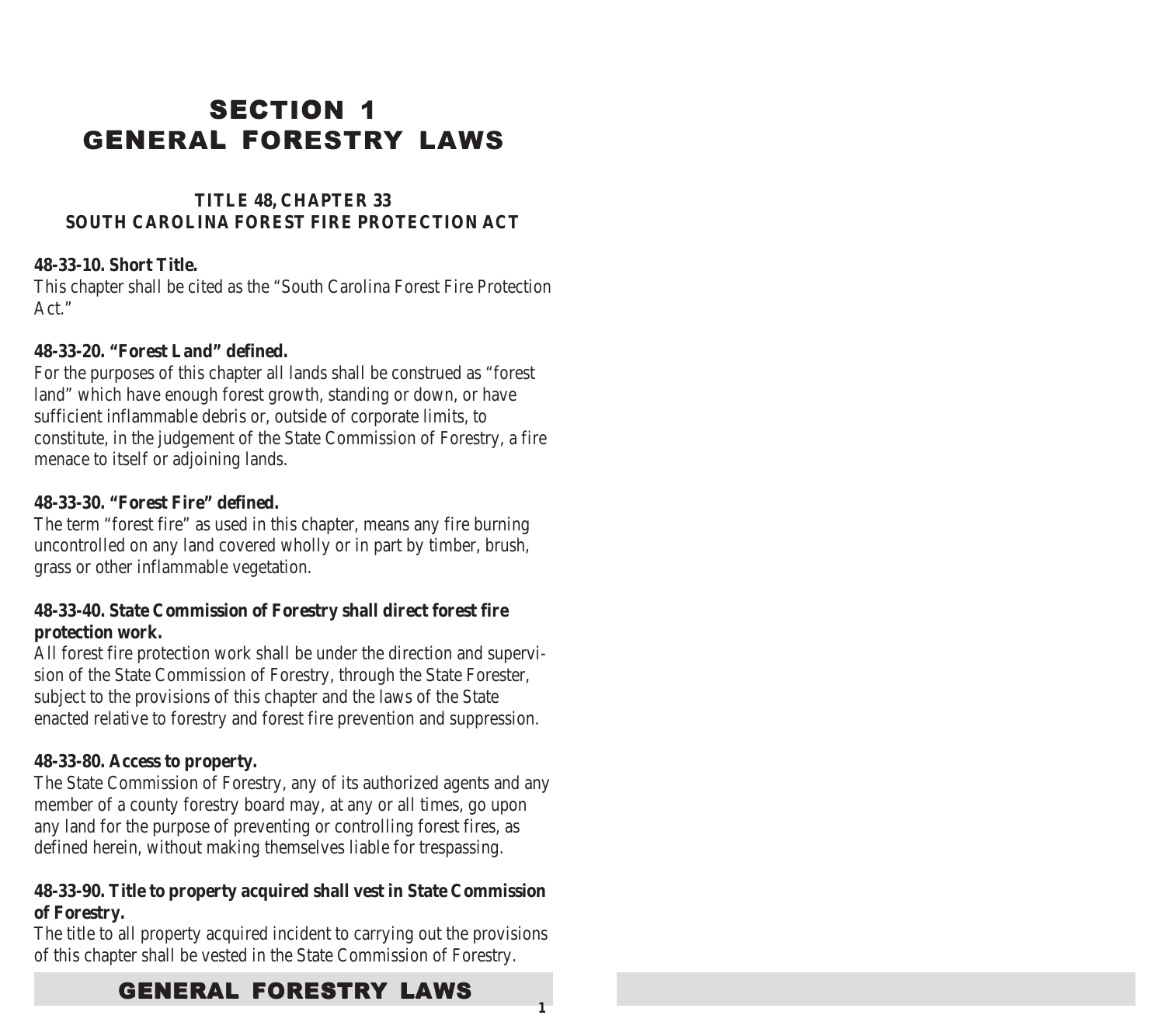#### **TITLE 48, CHAPTER 34 SOUTH CAROLINA PRESCRIBED FIRE ACT**

#### **48-34-20. Definitions.**

As used in this chapter:

- 1. 'Prescribed fire' means a controlled fire applied to forest, brush, or grassland vegetative fuels under specified environmental conditions and precautions which cause the fire to be confined to a predetermined area and allow accomplishment of the planned land management objectives. It also is known as 'controlled burn'.
- 2. 'Certified prescribed fire manager' means an individual who successfully completes a certification program approved by the State Commission of Forestry.
- 3. 'Prescribed fire plan' means a written prescription for starting and controlling a prescribed fire.

#### **48-34-30. Forestry Commission responsibility.**

The State Commission of Forestry shall promulgate regulations for the use of prescribed fire and for the certification of prescribed fire managers.

#### **48-34-40. Requirements for prescribed fire qualified under this chapter.**

Prescribed fires conducted pursuant to this chapter:

- 1. must have a prescribed fire plan prepared before authorization to burn is given by the State Commission of Forestry, and the plan must be on site and followed during the burn;
- 2. must have at least one certified prescribed fire manager present and supervising the burn from ignition until it is declared safe according to certification guidelines;
- 3. are considered in the public interest and do not constitute a public nuisance when conducted pursuant to state air pollution statutes, smoke management guidelines, and regulations applicable to the use of prescribed fire;
- 4. are considered a property right of the property owner.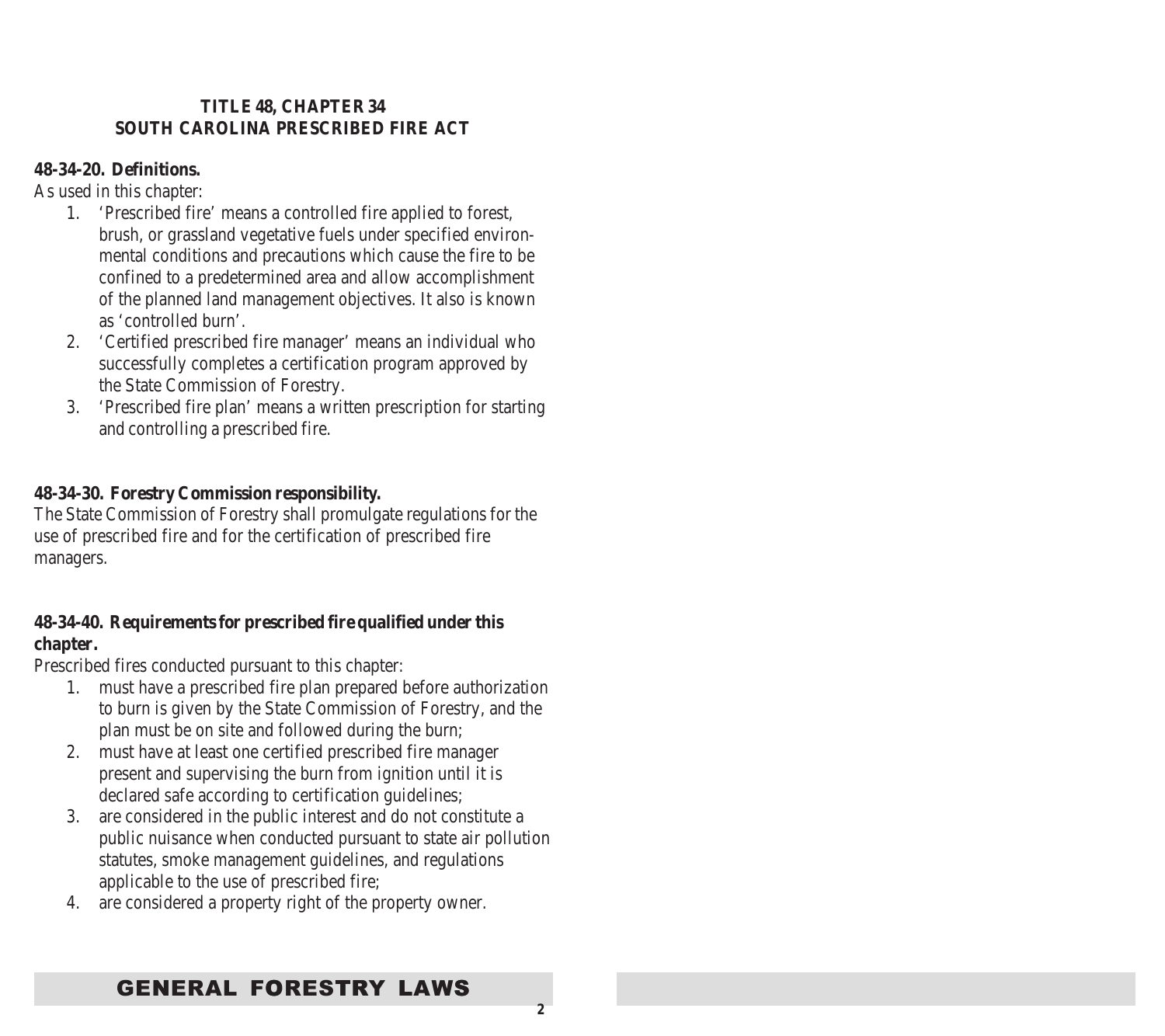#### **48-34-50. Liability protection unless negligence proven.**

No property owner or lessee or his agent or employee conducting a prescribed fire pursuant to this chapter is liable for damage, injury, or loss caused by fire, resulting smoke, or other consequences of the prescribed fire unless negligence is proven.

#### **48-34-60. Other prescribed fires not prohibited.**

Notwithstanding the requirements of this chapter, a person may conduct a prescribed fire without a certified prescribed fire manager present.

#### *LAW ENFORCEMENT NOTE:*

*Certified Prescribed Fire Managers are subject to state laws and regulations pertaining to outdoor burning. In cases of violation, certification may be administratively revoked independent of any legal action.*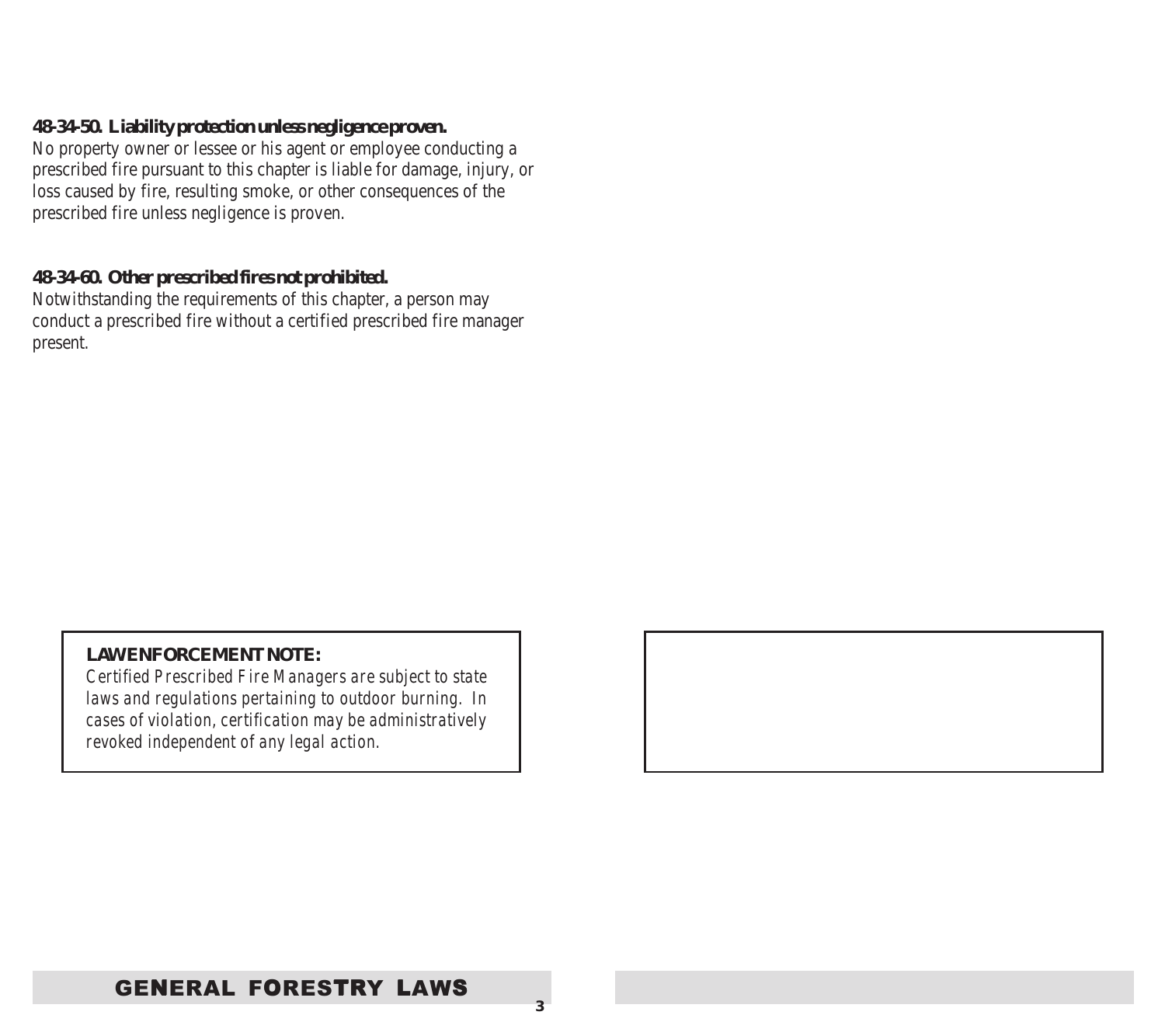#### **TITLE 50, CHAPTER 2 FOREST MANAGEMENT PROTECTION ACT**

#### **SECTION 50-2-10. Short title.**

This act may be cited as the "South Carolina Forest Management Protection Act".

#### **SECTION 50-2-20. Purpose.**

The purpose of this act is to encourage and protect landowners' ability to maintain their land for forest use and to conduct forest management activities.

#### **SECTION 50-2-30. Definitions.**

(A) A forestry operation is an area where forest management activities are conducted for the production of timber resources for wood products or providing wildlife habitat, outdoor recreation, or other environmental values. A forestry operation inherently includes lengthy periods between forest management activities and shall be deemed continuously operating so long as the operation supports an actual or developing forest.

(B) Forest management activities include, but are not limited to, timber harvest, site preparation, controlled burning, tree planting, applications of fertilizers, herbicides, and pesticides, weed control, animal damage control, fire control, insect and disease control, forest road construction, and any other generally accepted forestry practices.

#### **SECTION 50-2-40. Application.**

This act shall apply only to forest management activities on forestry operations that are eligible for timberland use value assessment for property tax purposes.

#### **SECTION 50-2-50. Forestry operation as nuisance; established date of operation; local ordinance making forestry operation nuisance null and void.**

(A) No established forestry operation is or may become a nuisance, private or public, if the forestry operation adheres to best management practices as promulgated by the South Carolina Forestry Commission. This section does not apply whenever a nuisance results from the negligent, improper, or illegal operation of a forestry operation.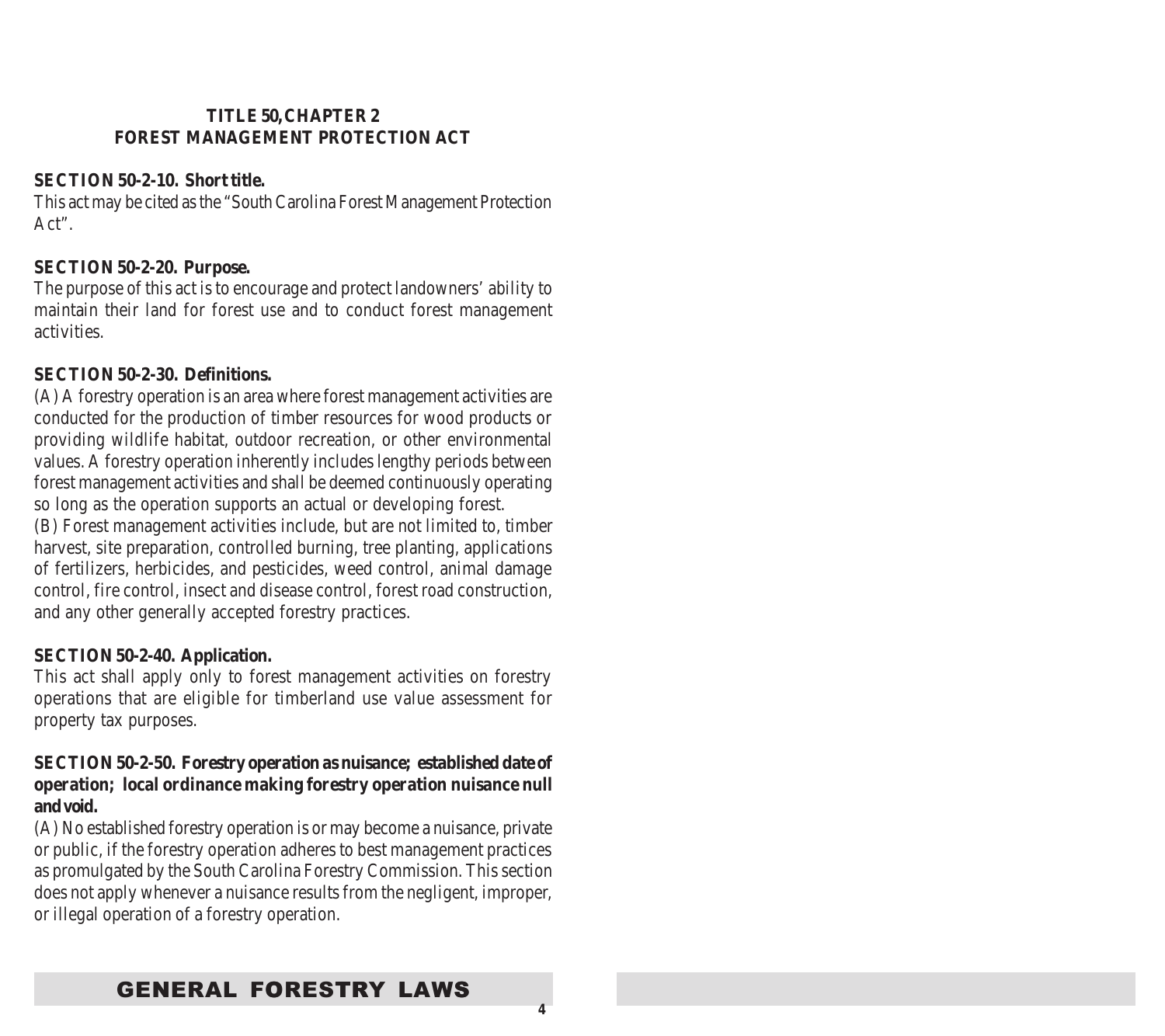(B) For the purposes of this chapter, the established date of operation is the date on which the forestry operation commenced operation. If the operation is expanded subsequently or new technology adopted, the established date of operation for each change is not a separately and independently established date of operation and the commencement of the expanded operation does not divest the forestry operation of a previously established date of operation.

(C) An ordinance of a county or municipality that makes a forestry operation following best management practices as promulgated by the South Carolina Forestry Commission a nuisance or providing for abatement as a nuisance in derogation of this chapter is null and void. The provisions of this section do not apply whenever a nuisance results from the negligent, illegal, or improper operation of a forestry operation.

#### *LAW ENFORCEMENT NOTE:*

*This law prevents local ordinances from prohibiting legitimate forestry operations,* ie *burning, harvesting, etc.*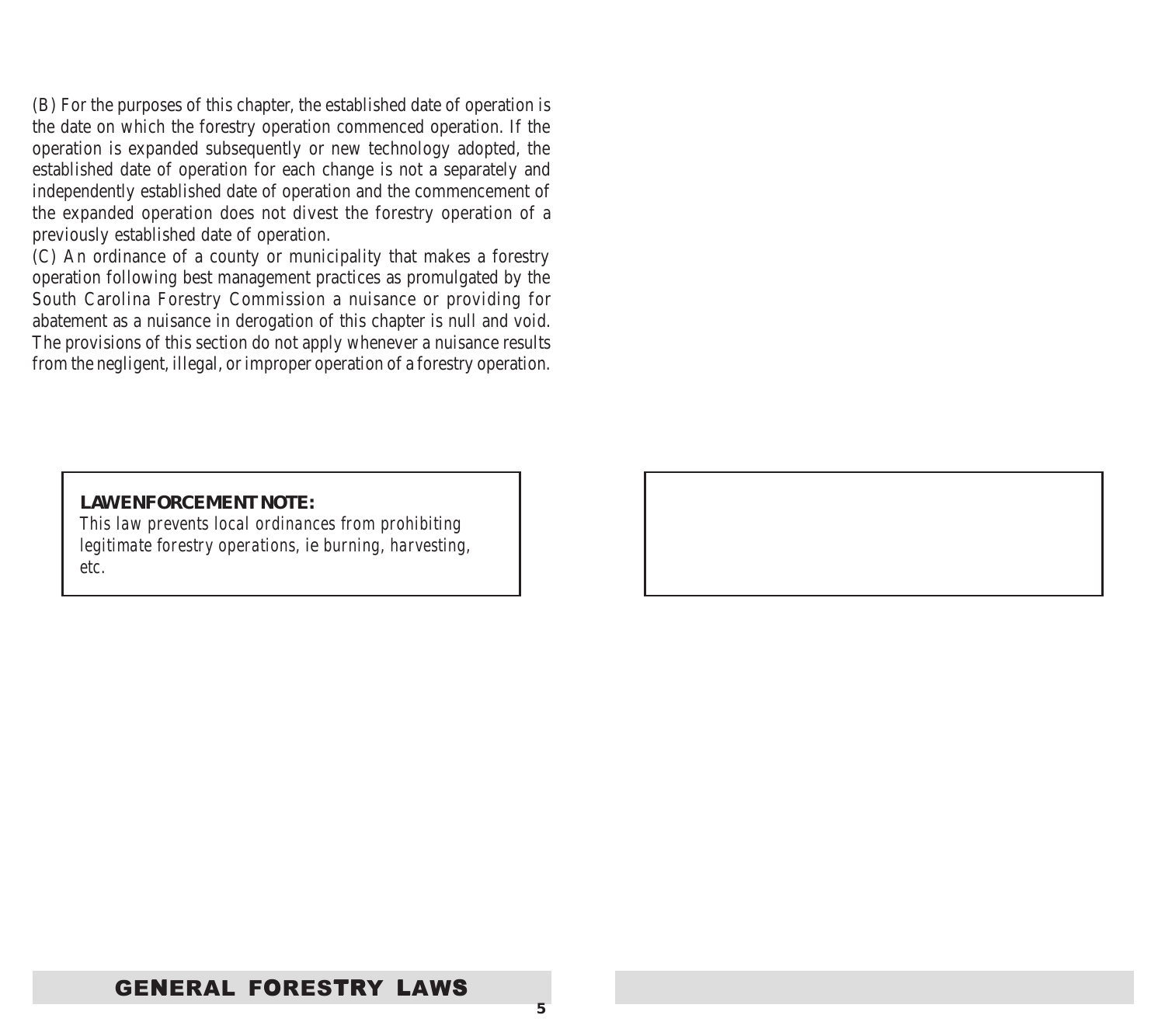# SECTION 2 DHEC REGULATIONS

#### **DHEC REGULATION 61-62.2**

#### **OPEN BURNING IS PROHIBITED EXCEPT AS PROVIDED BELOW**

#### **SECTION I - Exceptions**

**A.** Open burning of leaves, tree branches or yard trimmings originating on the premises of private residences and burned on those premises.

**B.** Open burning in connection with the preparation of food for immediate consumption.

**C.** Campfires and fires used solely for recreational purposes, ceremonial occasions, or human warmth. Fires set for the purpose of human warmth must use only clean wood products (woody vegetation, leaves, or wood which is not coated with stain, paint, glue or other coating material, and not treated lumber).

**D.** Fires purposely set in accordance with *Smoke Management Guidelines for Vegetative Debris Burning Operations in South Carolina*, administered by the South Carolina Forestry Commission and acceptable to the Department to include the following:

- 1. Prescribed burning of forest lands for specific management practices; and
- 2. Fires purposely set for agricultural control of diseases, weeds, pests, and for other specific agricultural purposes.
- 3. Open burning of trees, brush, grass and other vegetable matter for game management purposes.

**E.** Open burning in areas other than predominantly residential for the purpose of land clearing or right-of-way maintenance. This will be exempt only if the following minimum conditions are followed:

- 1. The location of the burning must be a sufficient distance but not less than 1000 feet, from public roadways and all residential, commercial, and industrial sites not a part of the contiguous property on which the burning is conducted.
- 2. Winds during the time of the burning must be away from any area in which the ambient air may be significantly affected by smoke from the burning if that area contains a public roadway or a residential, commercial, or industrial site.

### DHEC REGULATIONS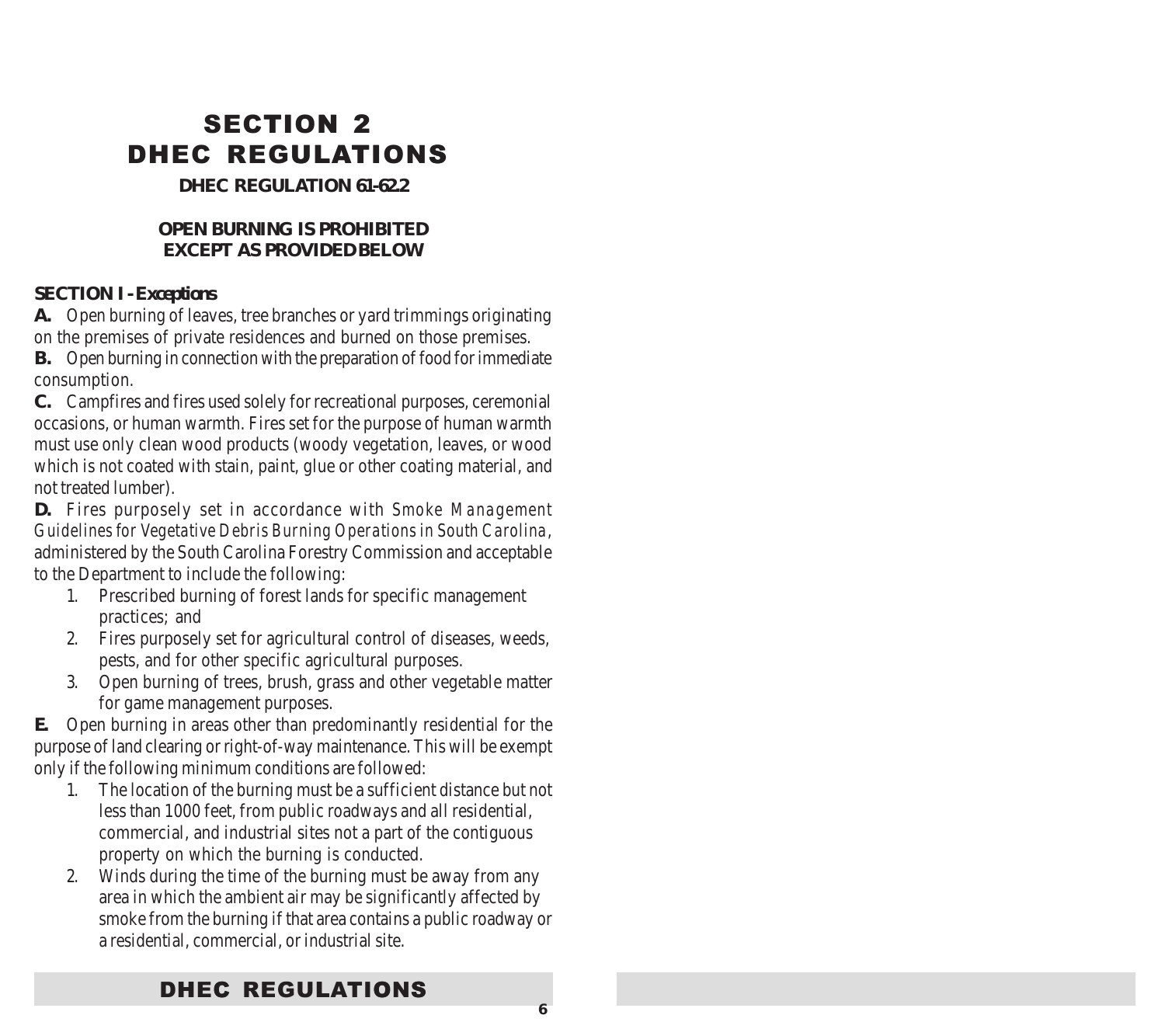- 3. The material to be burned must have been generated onsite and not moved to the site from another location;
- 4. The amount of dirt on the material being burned must be minimized;
- 5. No heavy oils, asphaltic materials, items containing natural or synthetic rubber, or any materials other than plant growth may be burned;
- 6. The initial burning must be started only between the hours of 9:00 a.m. and 3:00 p m.; no combustible material may be added to the fire between 3:00 p m. of one day and 9:00 a.m. the following day;
- 7. No more than two piles 30' x 30' or equivalent may be burned within a six-acre area at one time; and
- 8. In the case of land clearing, all salvageable timber and pulpwood must be removed.

**F.** Fires set for the purposes of training fire-fighting personnel and conducted at permanent fire-fighter training facilities. Prior Department approval is required in order to obtain the exemption as a permanently established training site. Fires set for the purpose of fire-fighter training at non-permanent locations must receive Department approval prior to the initiation of any burning activity. Materials used for fire-fighter training cannot contain asbestos, heavy oils, asphaltic material, plastic or rubber without express written consent from the Department.

**G..** Open burning on the property where it occurs of residential construction waste from building and construction operations will be exempt only if the following conditions are met:

- 1. The material being burned is residential construction waste associated with the building and construction of one and two family dwellings only;
- 2. The location of the burning is at least five hundred (500) feet from any occupied structure other than a dwelling or structure located on the property on which the burning is conducted;
- 3. Heavy oils, treated wood products, asphaltic materials, items containing natural or synthetic rubber, or any other trade wastes which produce smoke in excess of forty (40) percent opacity are not burned;
- 4. The burning does not occur during the ozone season (April 1 through October 30); and
- 5. The burning is conducted only between the hours of 9:00 a m. and 3:00 p.m.;

### DHEC REGULATIONS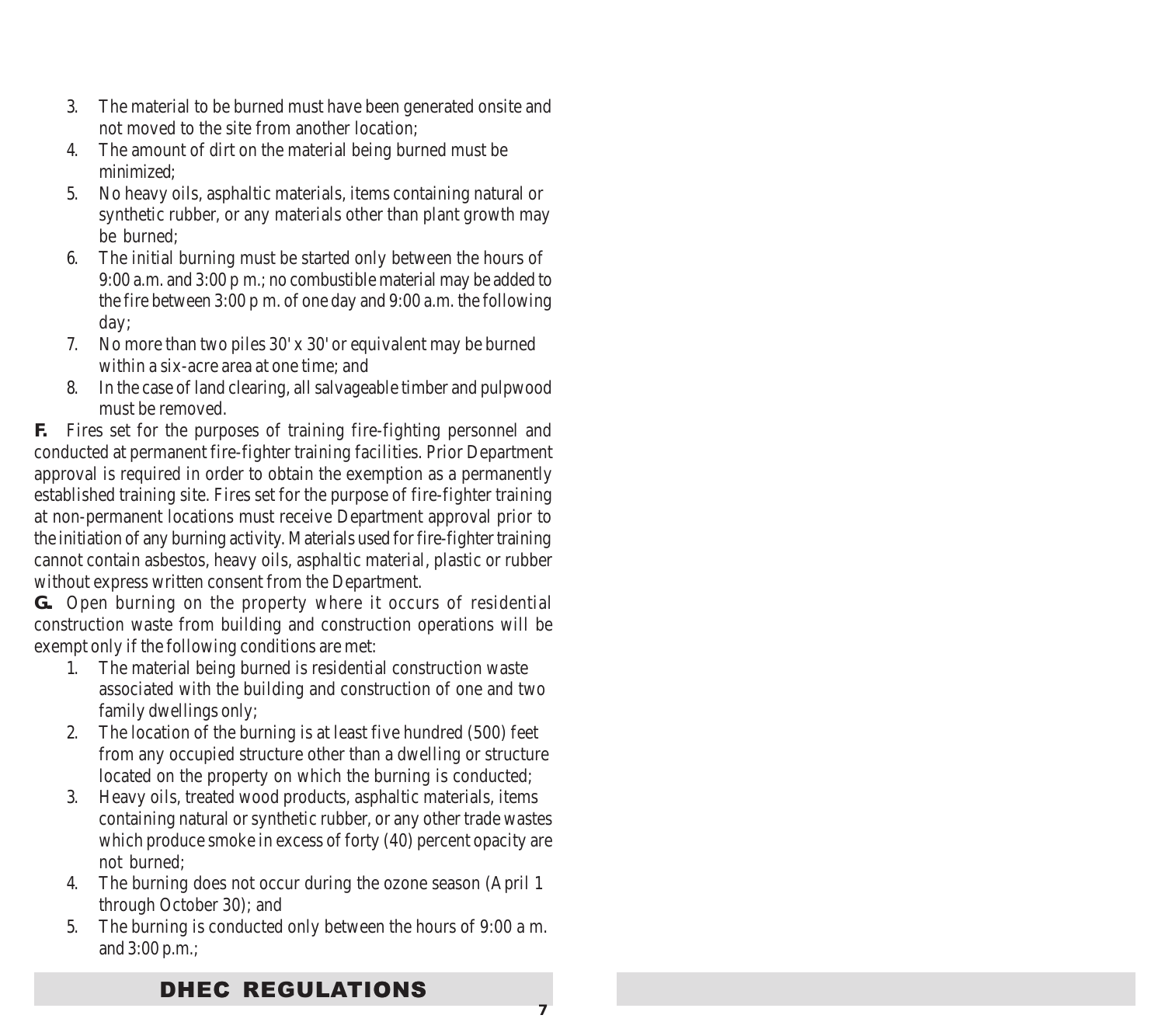- **H.** Open burning, in remote or specified areas**:**
	- 1. For non-recurring unusual circumstances.
	- 2. For experimental burning for purposes of data gathering and research.

However, prior approval for these types of burning (in subparagraph H above) must be obtained from the Department.

#### **SECTION II - General**

**A.** A written report or warning to a person of a violation at one site shall be considered adequate notice of the Regulation and subsequent observed violations at the same or different site will result in appropriate legal action.

**B.** Open burning may be conducted in certain situations if no undesirable levels are or will be created. The authority to conduct open burning under this Regulation does not exempt or excuse the person responsible for the burning from the consequences of or the damages or injuries resulting from the burning and does not exempt or excuse anyone from complying with other applicable laws and with ordinances, regulations, and orders of governmental entities having jurisdiction, even though the burning is otherwise conducted in compliance with this Regulation. **C.** The Department reserves the right to impose other or different restrictions and exemptions on open burning in addition to those

enumerated above, whenever in the judgment of the Department such is necessary to realize the purpose of this Regulation.

#### *LAW ENFORCEMENT NOTE:*

*Forestry Commission officers will investigate smoke complaints associated with outdoor burning. When a violation of Smoke Management Guidelines is identified, a full report will be forwarded to DHEC for possible enforcement.. [Only burns covered by Item D (Forestry, Wildlife, and Agriculture) are required to comply with SC Smoke Management Guidelines.]*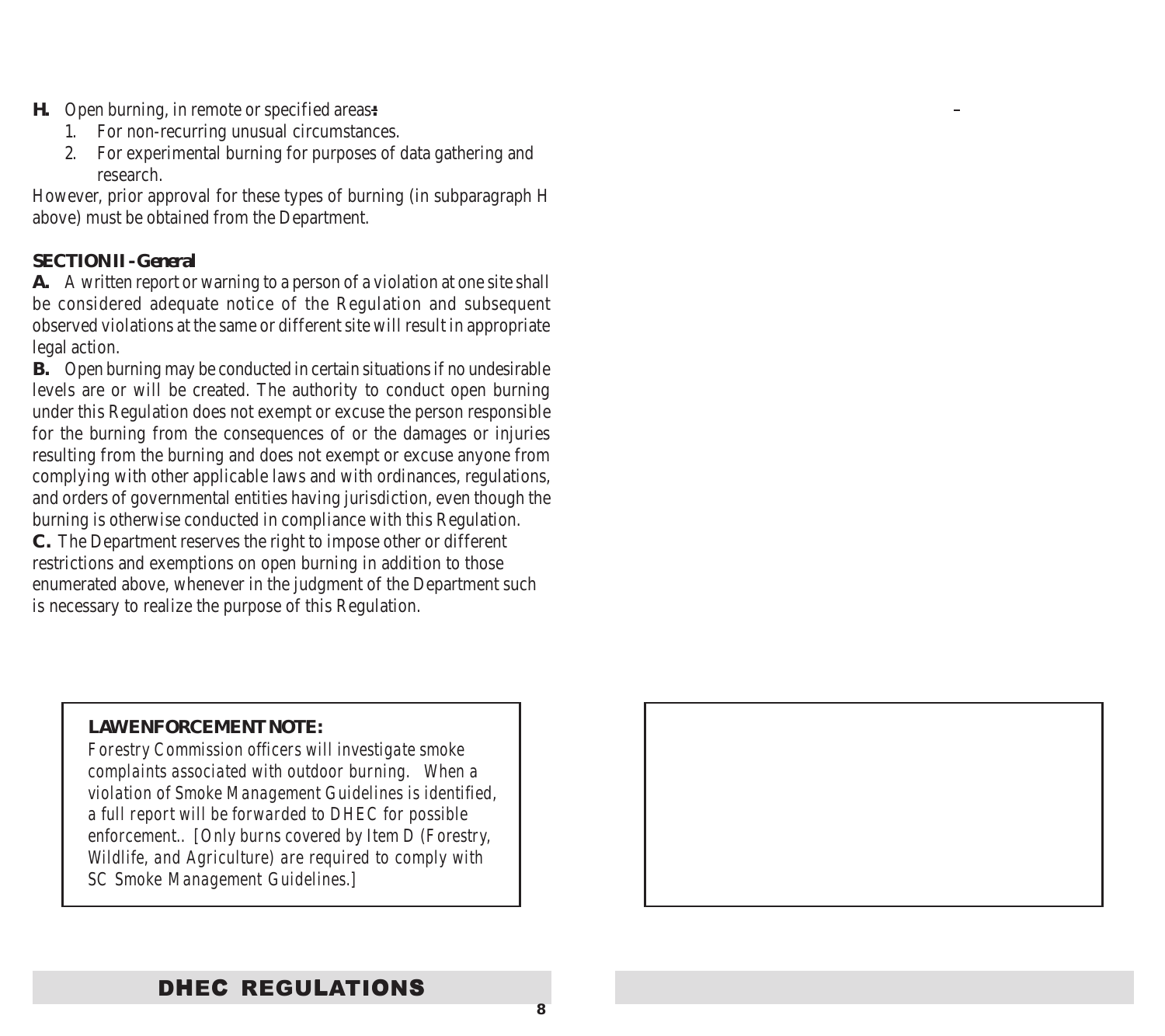#### **DHEC REGULATION 61-62.4 HAZARDOUS AIR POLLUTION CONDITIONS**

**A. Definitions.** The following words and phrases when used in this regulation shall have the meanings respectively ascribe to them:

> 1. Hazardous Conditions (or hazardous levels)—Conditions created by the release or discharge into the ambient air of one or more air contaminants which because of the characteristic and/or quantity of material involved may pose an imminent threat to the health of anyone who might come in contact with the material through this release as well as involving substantial risk of injury, to include injury to property or plant and animal life. This includes the indirect threat to human life and property by the creation of traffic hazards.

2. Traffic Hazards—Impairment of visibility whenever the concentration of dust, fumes, condensed vapor, or any other substance is such that the horizontal visibility at or near ground level is reduced to 2400 feet or less.

**B. General.** The owner or operator of any source, in addition to complying with all applicable regulations and standards, shall take all steps necessary to protect human health and welfare and otherwise minimize the effects of unintended, short-term or other releases of air contaminants and other substances which produce unintended hazardous conditions.

**C. Traffic Hazards.** The emission of smoke, dust, fumes, condensed vapor, or any other substance which creates a traffic hazard on public roads by impairment of visibility, or intensifies an existing condition to the extent that a traffic hazard is created is prohibited.

**D. Emergency Actions.** In the event that releases of dust, fumes, smoke, gasses, mists, vapors or other substances occur in such quantity as to create imminently hazardous levels, the owner or operator of the source shall take all necessary emergency acts to cause the release to cease, to notify nearby residents and occupants, to assist in evacuation if deemed necessary, to notify the Department immediately and to take such other action as responsible officials deem advisable.

### DHEC REGULATIONS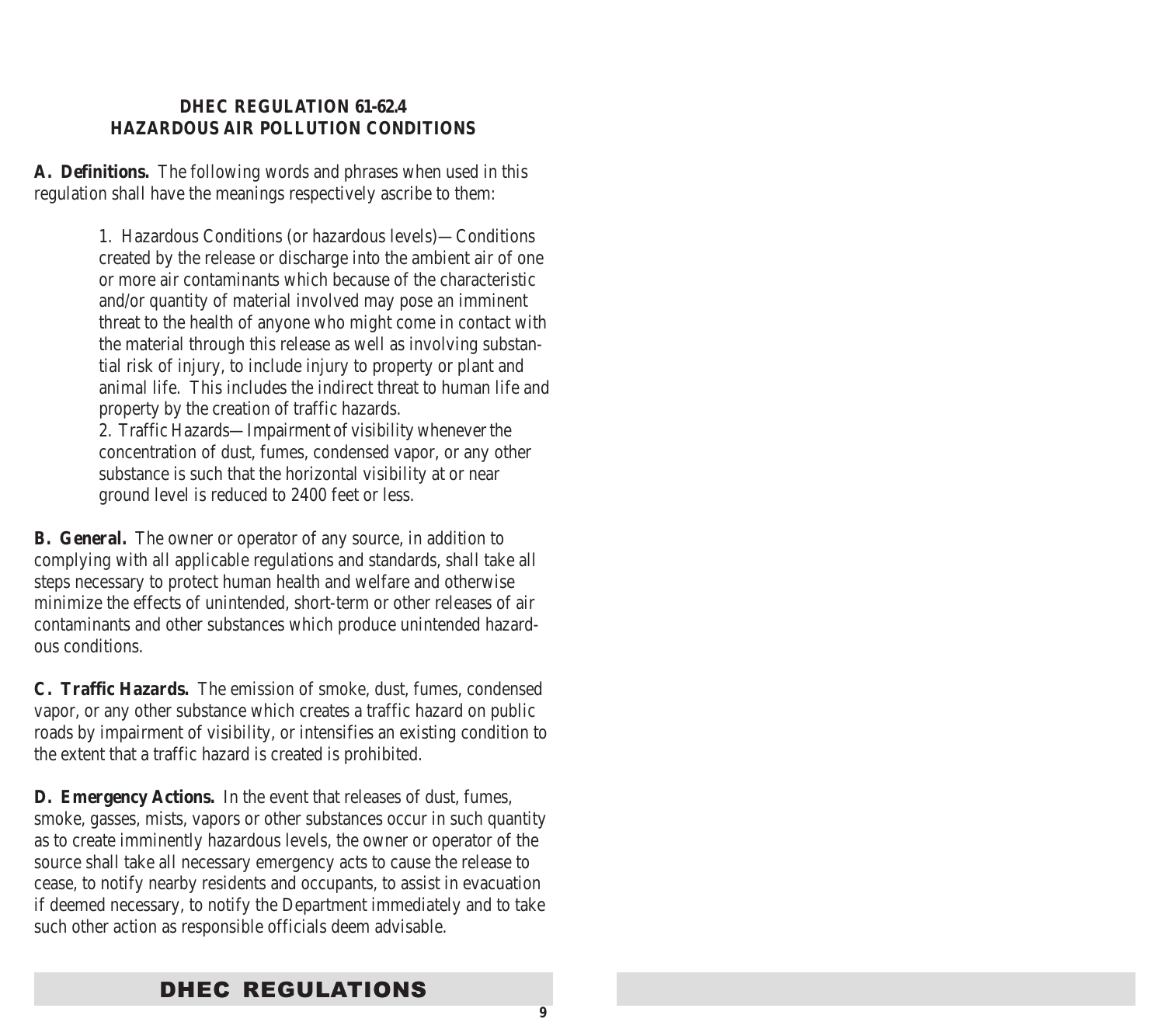**E. Cleanup.** If releases to the atmosphere of air contaminants result from spillage and cause such concentrations as to produce an imminently hazardous level, clean up activities shall begin as soon as possible and shall be completed to the satisfaction of the Commissioner.

**F. Notification.** The affected public, the Department, the South Carolina Disaster Preparedness Agency, and all law enforcement officials having jurisdiction shall be notified promptly by the owner or operator of the source in the event of releases of material which may cause imminently hazardous levels. If traffic hazards are created, notification shall be made to appropriate state or local agencies of the possible existence of such a condition and of the corresponding need for posting of appropriate signs, warning devices or flagmen.

#### *LAW ENFORCEMENT NOTE:*

*DHEC Regulations have force of law, but enforcement is handled exclusively by DHEC.*

### DHEC REGULATIONS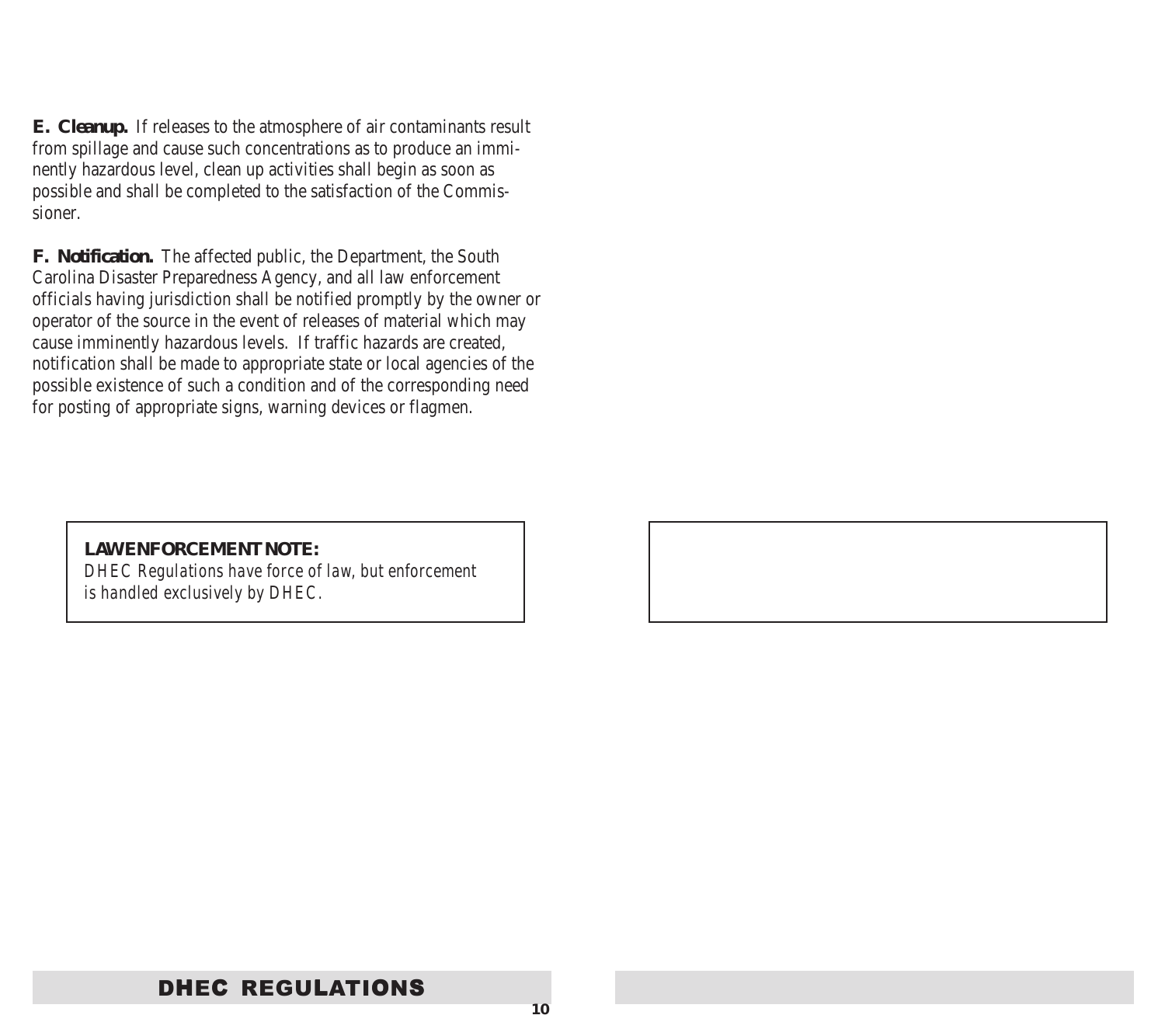# SECTION 3 **OUTDOOR BURNING**

#### **TITLE 48, CHAPTER 35 NOTIFICATION AND PRECAUTIONS LAW**

#### **48-35-10. Starting fire in woodlands, grasslands, and other places shall be unlawful unless certain precautions are taken.**

It shall be unlawful for any owner or lessee of land or any employee of such owner or lessee or other person to start, or cause to be started, a fire in any woodlands, brushlands, grasslands, ditchbanks, or hedgerows or in any debris, leaves or other flammable material adjacent thereto, except under the following conditions:

> (a) Proper notification shall be given to the State Forester,or his duly authorized representative or other persons designated by the State Forester. The notice shall contain all information required by the State Forester or his representative.

(b) Such persons shall have cleared around the area to be burned and have immediately available sufficient equipment and personnel to adequately secure the fire and prevent its spread.

(c) The person starting the burning shall supervise carefully the fire started and have it under control prior to leaving the area.

#### **48-35-20. Authorization must be obtained from landowner to conduct burning.**

A lessee of any land, or any employee of any landowner or lessee of land, or other person, must receive prior authorization from the landowner to conduct such burning, in addition to complying with the other provisions of this chapter.

#### **48-35-30. Chapter inapplicable to fires within municipalities.**

The provisions of this chapter shall not apply to fires which may be started within the corporate limits of any town or city.

#### **48-35-40. Burning prohibited during periods of emergency.**

No burning shall be carried out during any period which the Governor has declared that an emergency exists in connection with forest fires.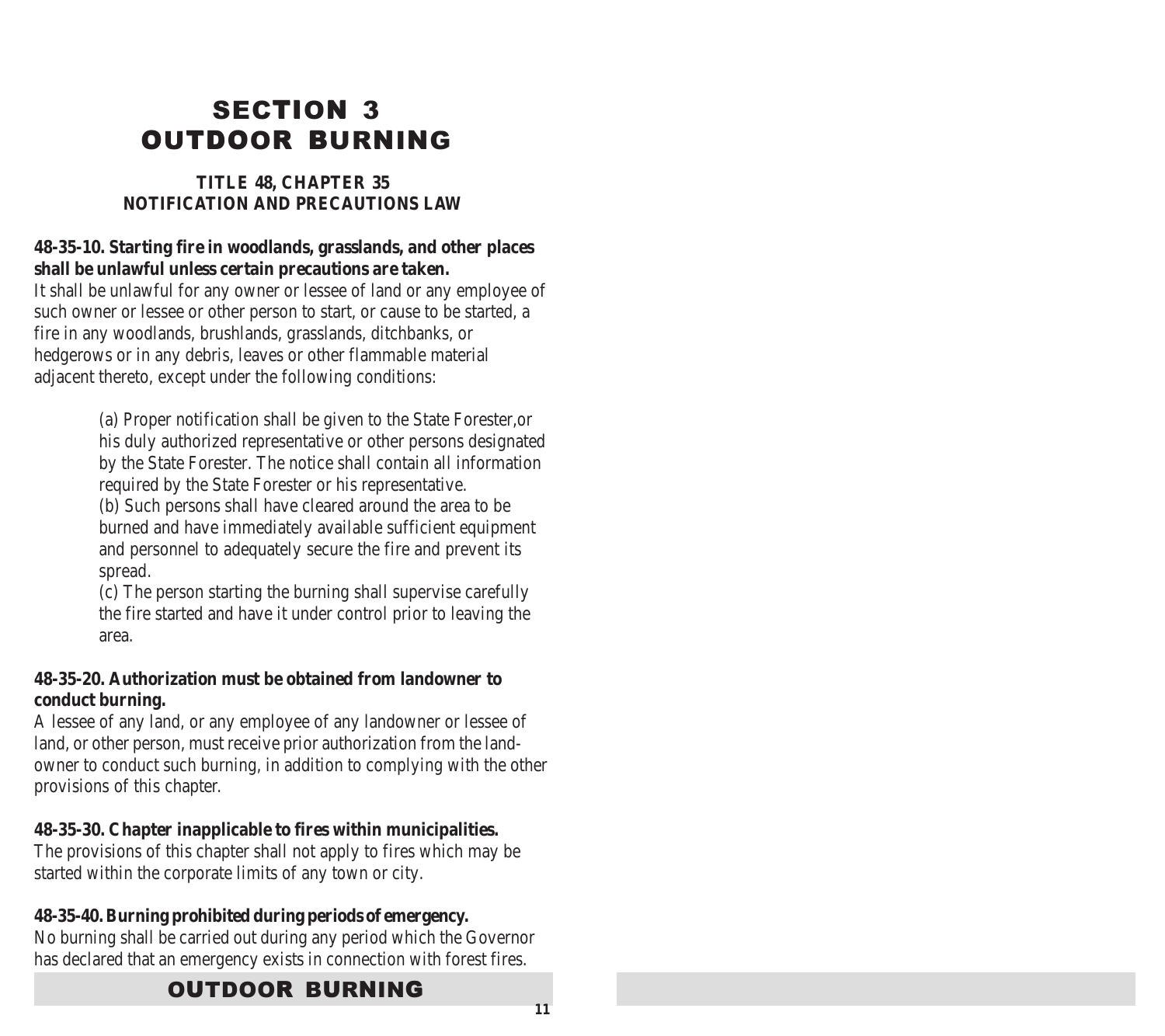#### **48-35-50. State Forester may prohibit fires.**

The State Forester may direct at any time, when deemed necessary in the interest of public safety, that fires covered by this chapter not be started.

#### **48-35-60. Penalties.**

Any person violating the provisions of this chapter shall be deemed guilty of a misdemeanor and, upon conviction, shall be fined not less than ten dollars nor more than one hundred dollars or imprisoned for not less than ten days nor more than thirty days. For any second or subsequent offense, a fine of not less than twenty-five dollars nor more than three hundred dollars or imprisonment for not more than six months may be imposed in the discretion of the court. "Subsequent offense," as used in this section, shall mean an offense committed within ten years of a previous offense.

#### *LAW ENFORCEMENT NOTE:*

*48-35-10 is the appropriate charge when an escaped fire requires suppression action even if it does not encroach on adjacent property. It may also be an appropriate additional charge in cases of Allowing Fire to Spread (16-11-180).*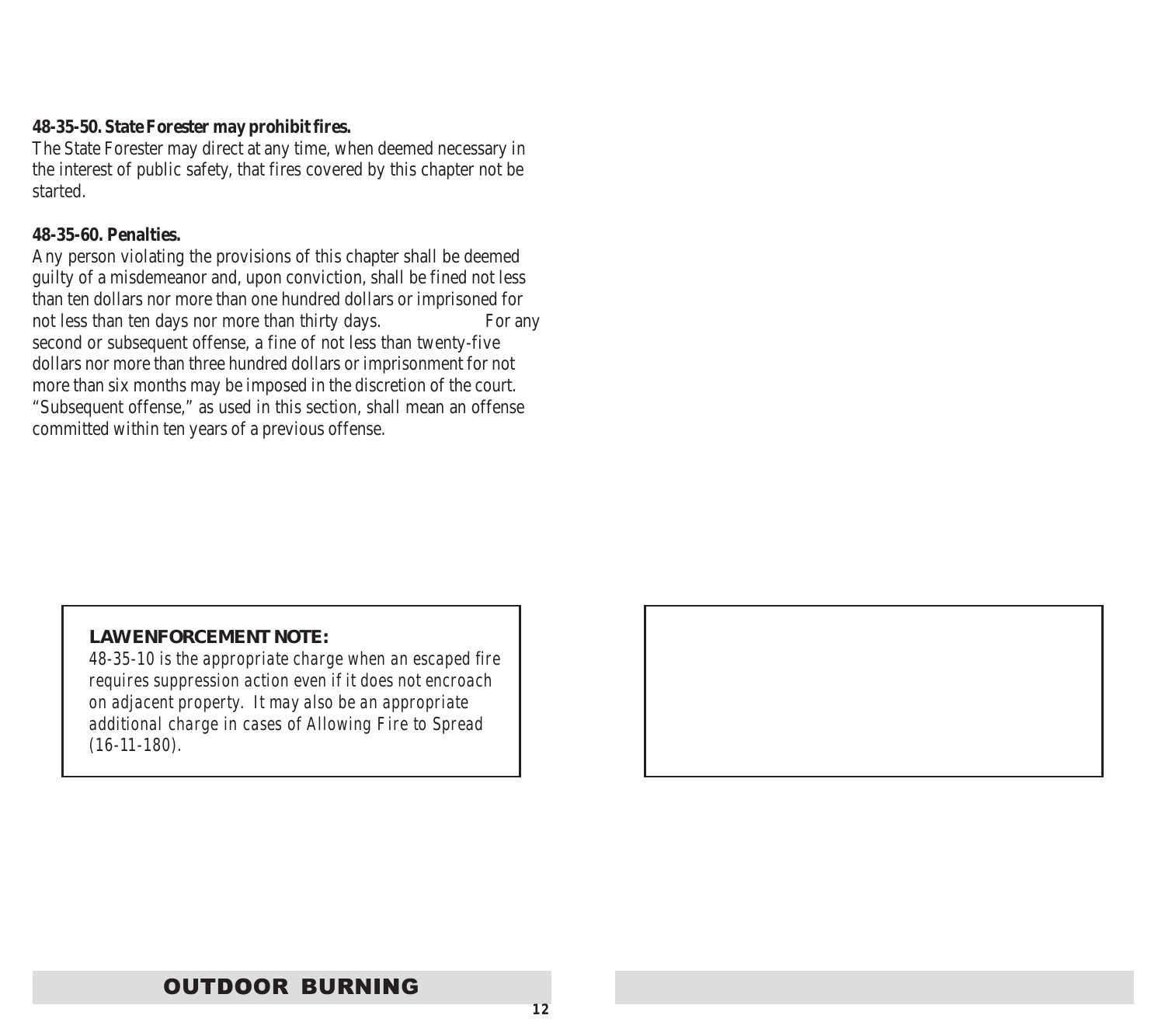#### **TITLE 48, CHAPTER 31 GOVERNOR'S BURNING BAN**

#### **48-31-10. Proclamation forbidding use of fire in forests or woodlands when conditions are abnormal; annulment of proclamation.**

Whenever by reason of drought, low humidity, high winds, and other conditions, the forests and woodlands in the State are in danger of fires, the Governor, upon recommendation of the State Forester, may in the interest of public safety and the preservation of natural resources, have authority by proclamation to forbid the use of fire therein. When the Governor is satisfied that the occasion has passed for maintaining the provisions of the proclamation he shall annul it by another proclamation.

#### **48-31-20. Unlawful starting of fires or throwing of burning materials in protected areas.**

During such periods and in such areas as the Governor shall proclaim, it shall be unlawful for any person to build or ignite any fire of any nature, or for any person to throw or cause to be thrown any matches, ashes, tobacco or other burning material on or adjacent to forests, woodlands, brushlands, or grasslands under protection from forest fires. It shall be unlawful to burn or cause to be burned any right of way.

#### **48-31-30. Exception for fires in municipalities and cultivated lands enclosed by firebreaks.**

The provisions of this chapter shall not apply to fire which may be started within the corporate limits of any town or city, and to cultivated lands enclosed by firebreaks which will prevent the spread of fire to adjacent forests, woodlands, brushlands, or grasslands.

#### **48-31-40. Penalties.**

Any person violating any provision of this chapter shall be guilty of a misdemeanor and, upon conviction, shall be fined not less than twentyfive dollars nor more than one hundred dollars, or imprisoned for not more than thirty days.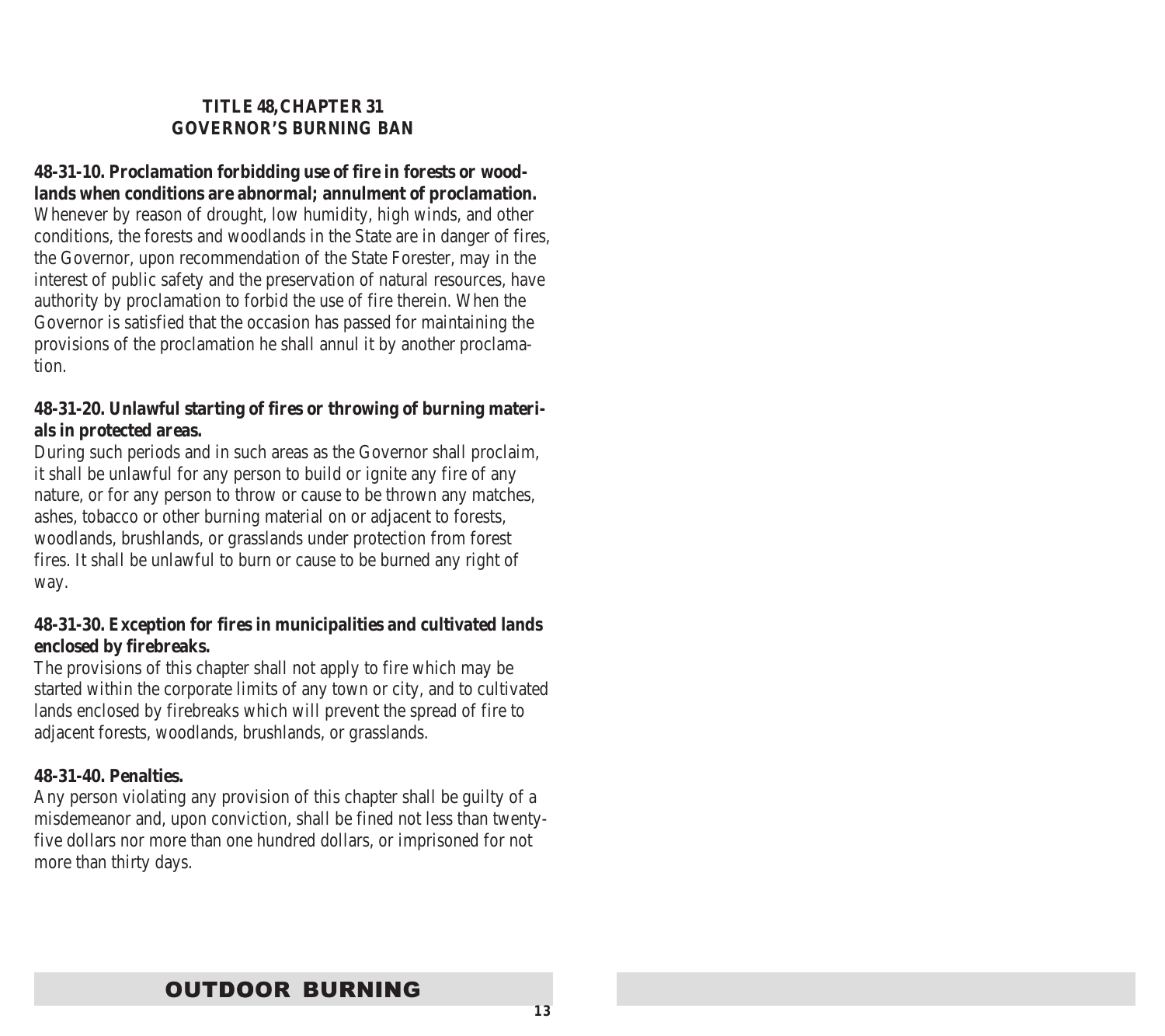#### **TITLE 6, CHAPTER 11, SECTION 105 SPECIAL PURPOSE/PUBLIC SERVICE DISTRICT BURNING BAN**

The governing body of a county by ordinance may place an emergency ban on the burning of trash or debris within a special purpose district or public service district in the county providing fire protection services for a specified period of time if circumstances require, except that no ban may be placed on burning conducted for agricultural, forestry, and wildlife purposes as authorized by the South Carolina Forestry Commission.

A person violating such an ordinance is guilty of a misdemeanor and, upon conviction, must be punished by a fine of not more than two hundred dollars or by imprisonment for a term not exceeding thirty days.

#### *LAW ENFORCEMENT NOTE:*

*This statute expressly exempts forestry, wildlife, and agriculture burning from the local authority to ban outdoor fires.*

*For a listing of Special Purpose/Public Service Districts, see SC Code, Title 6, Chapter 11, Section 10. Fire is specifically mentioned in the title of only three of these: Hagley Water, Sewer, and Fire Authority (Georgetown Co.), Belmont Fire and Sanitation District (Greenville Co.), and Kershaw County Fire Prevention Districts. Others may have fire responsibility as well; officers should check provisions of the local law if questions of authority arise.*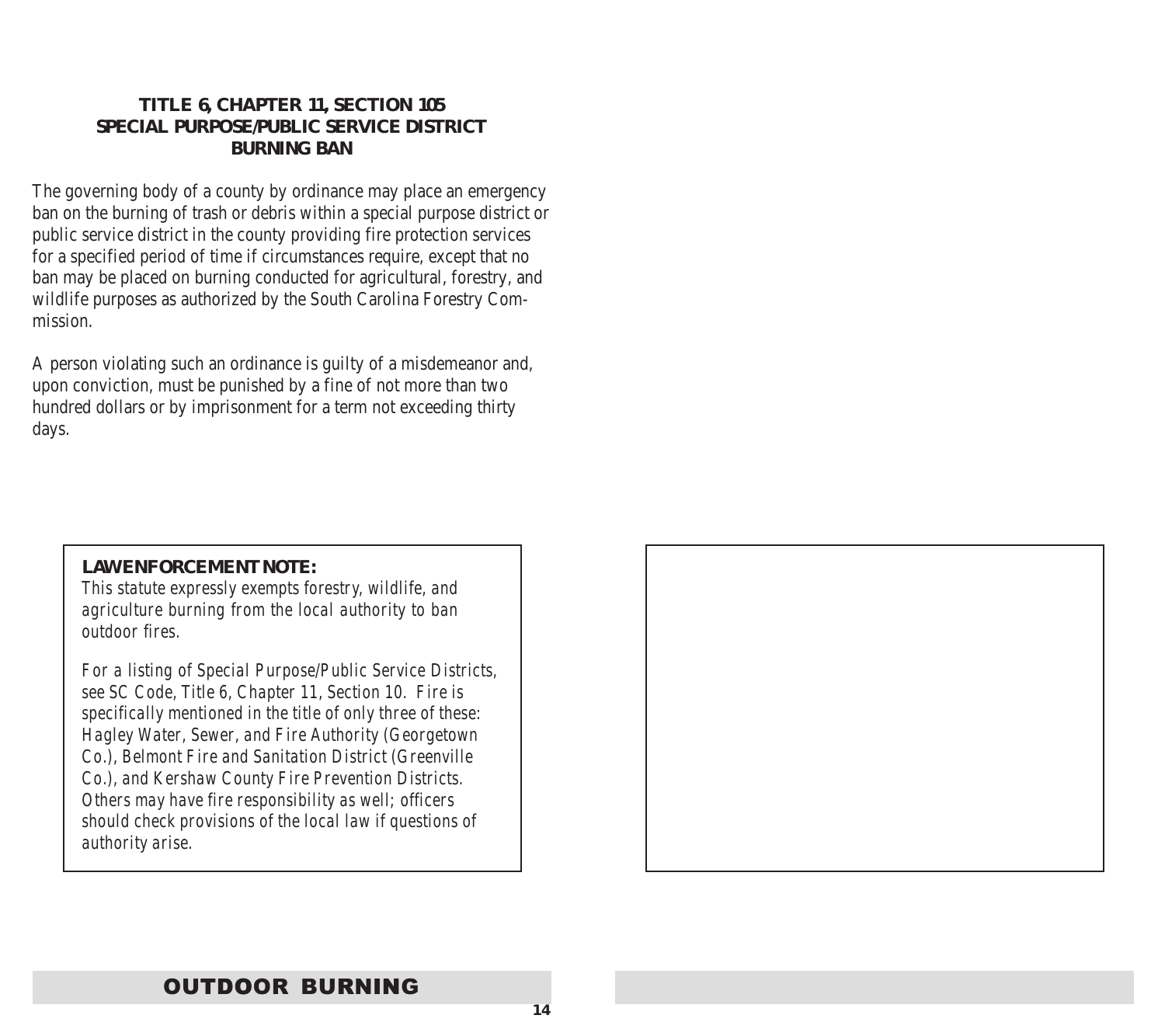#### **16-11-180. Allowing fire to spread to lands or property of another.**

Any person who carelessly or negligently sets fire to or burns any grass, brush, leaves, or other combustible matter on any lands so as to cause or allow fire to spread or to be transmitted to the lands or property of another, or to burn or injure the lands or property of another, or who causes the burning to be done or who aids or assists in the burning, is guilty of a misdemeanor and upon conviction must be imprisoned for not less than five days nor more than thirty days or be fined not less than twenty-five dollars nor more than two hundred dollars.

For a second or subsequent offense the sentence must be imprisonment for not less than thirty days nor more than one year, or a fine of not less than one hundred dollars nor more than five hundred dollars, or both, in the discretion of the court.

#### *LAW ENFORCEMENT NOTE:*

*This statute may be charged in addition to charges under the Precautions Law, 48-35-10.*

*Allowing Fire to Spread may charged for escaped fires that occur inside corporate limits of a town or city.*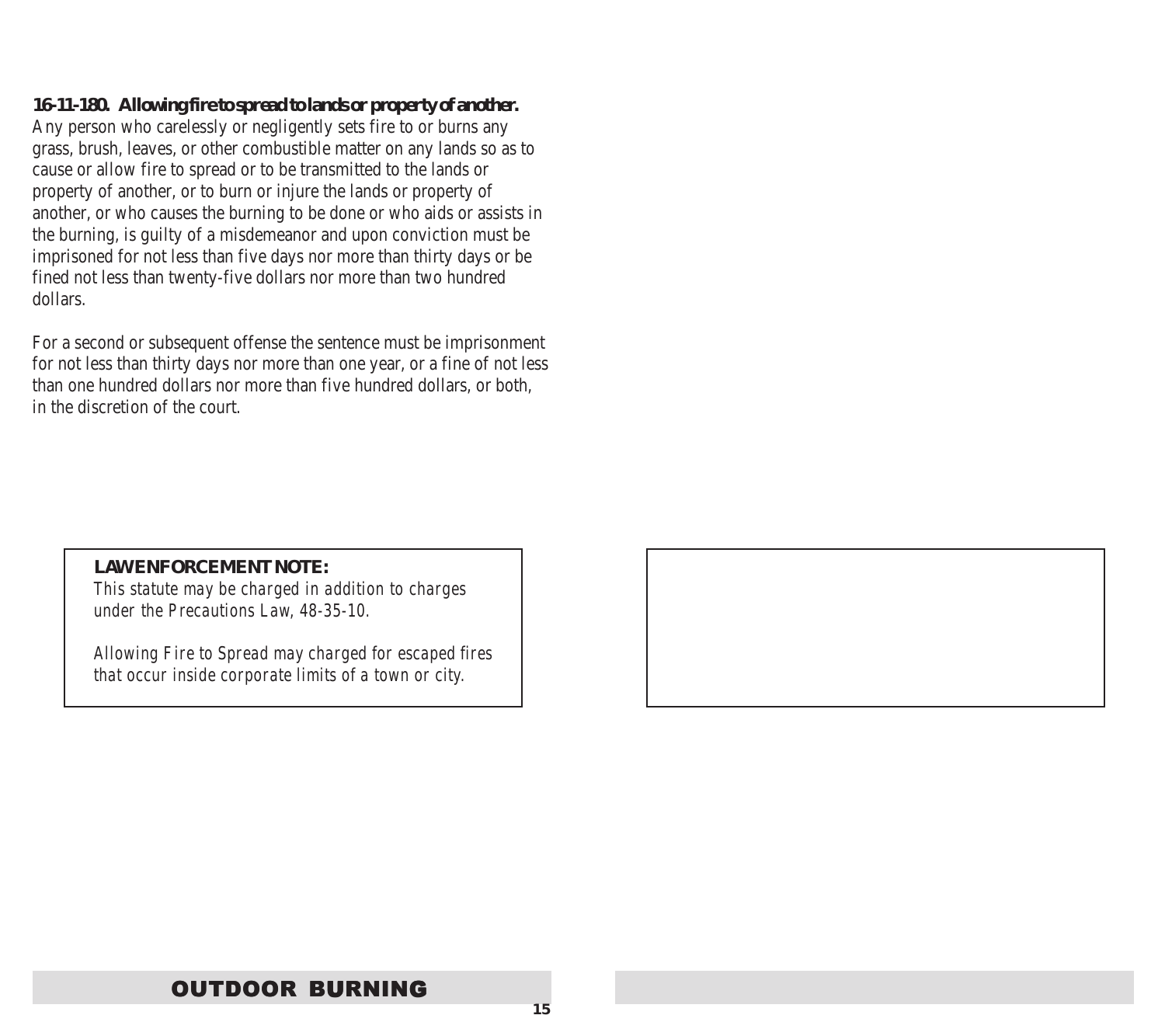# SECTION 4 **ARSON AND RELATED CRIMES**

#### **16-11-110. Arson.**

**(A)** A person who wilfully and maliciously causes an explosion, sets fire to, burns, or causes to be burned or aids, counsels, or procures the burning of a building, structure, or any property specified in subsections (B) and (C) whether the property of himself or another, which results, either directly or indirectly, in death or serious bodily injury to a person is guilty of arson in the **first degree** and, upon conviction, must be imprisoned not less than ten nor more than thirty years.

**(B)** A person who wilfully and maliciously causes and explosion, sets fire to, burns, or causes to be burned or aids, counsels, or procures the burning of a dwelling house, church or place of worship, a public or private school facility, a manufacturing plant or warehouse, a building where business is conducted, an institutional facility, or any structure designed for human occupancy to include local and municipal buildings, whether the property of himself or another, is guilty of arson in the **second degree** and, upon conviction, must be imprisoned not less than five nor more than twenty-five years.

**(C)** A person who wilfully and maliciously:

*(1)* causes an explosion, sets fire to, burns, or causes to be burned a building or structure other than those specified in subsections (A) or (B), a railway car, a ship, boat, or other watercraft, an aircraft, an automobile or other motor vehicle, or personal property; or

*(2)* aids, counsels, or procures the burning of a building or structure other than those specified subsections (A) or (B), a railway car, a ship, boat, or other watercraft, an aircraft, an automobile or other motor vehicle, or personal property with intent to destroy or damage by explosion or fire; whether the property of himself or another, is guilty of arson in the **third degree** and, upon conviction, must be imprisoned not less than one and not more than ten years.

#### *LAW ENFORCEMENT NOTE:*

*First degree arson is charged when a firefighter is killed or injured while working a structure or vehicle arson fire.*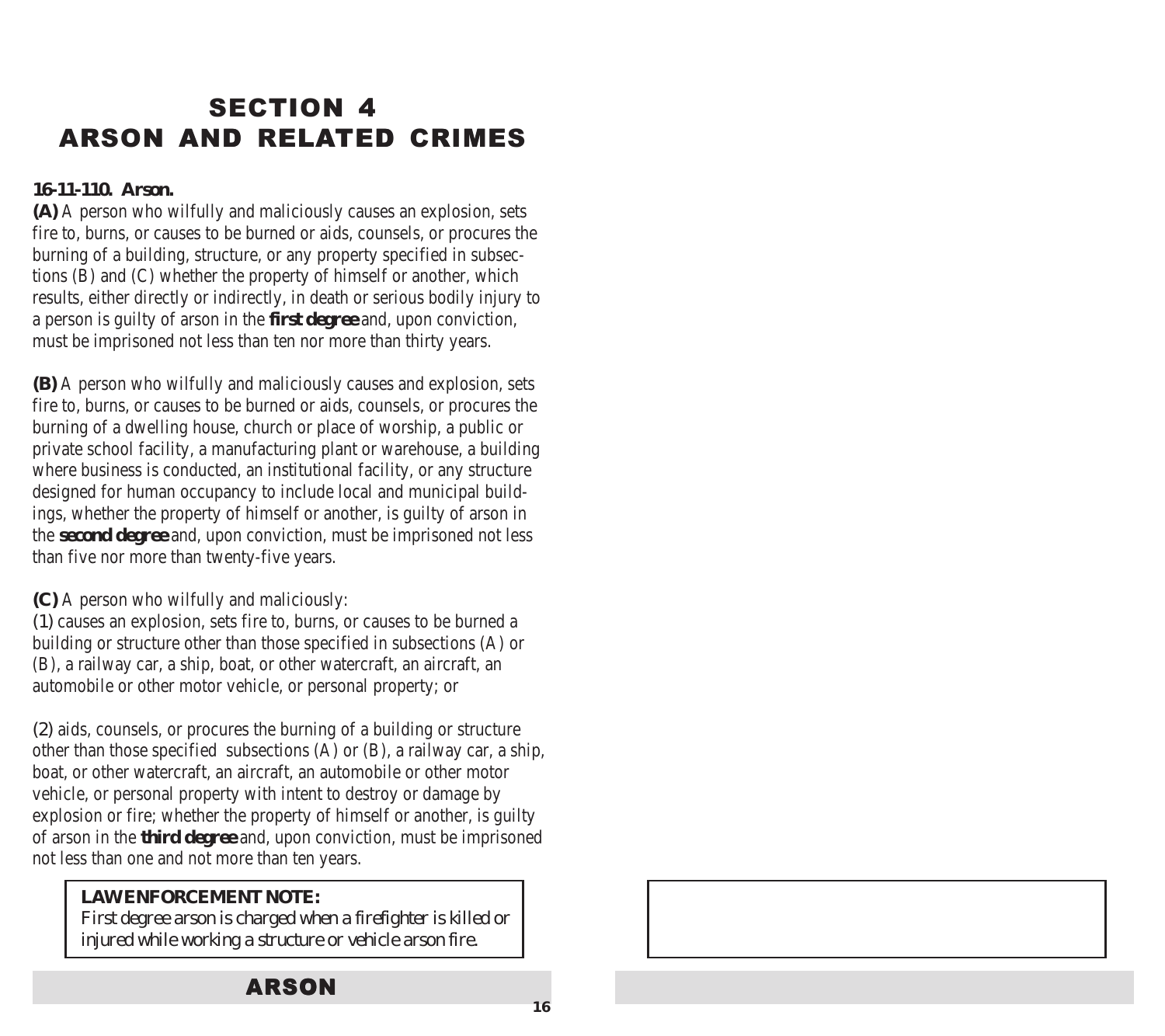**16-11-140. Burning of crops and other kinds of personal property.** It is unlawful for a person to (a) wilfully and maliciously set fire to or burn or cause to be burned, or (b) aid, counsel, or procure the burning of any:

> (1) barracks, cock, crib, rick or stack of hay, corn, wheat, oats, barley, or other grain or vegetable product of any kind;

(2) field of standing hay or grain of any kind;

(3) pile of coal, wood, or other fuel;

(4) pile of planks, boards, posts, rails, or other lumber. A person who violates the provisions of this section is guilty of a misdemeanor and, upon conviction, must be imprisoned not more than three years.

#### **16-11-150. Burning lands of another without consent.**

It shall be unlawful for any person without prior written consent of the landowner or his agent to intentionally set fire to lands of another, or to intentionally cause or allow fire to spread to lands of another, whereby any woods, fields, fences or marshes of any other person are burned. Any person violating the provisions of this section shall, upon conviction, be punished as follows:

> (a) for the first offense, by a fine of not more than one thousand dollars, or imprisonment for not more than one year, or both;

(b) for a second or subsequent offense, by a fine of not more than five thousand dollars or imprisonment for not more than five years.

#### *LAW ENFORCEMENT NOTE:*

*In most cases involving someone setting fire to another's woods, fields, etc., the appropriate charge will be Wilfully Burning the Lands of Another, 16-11-170.*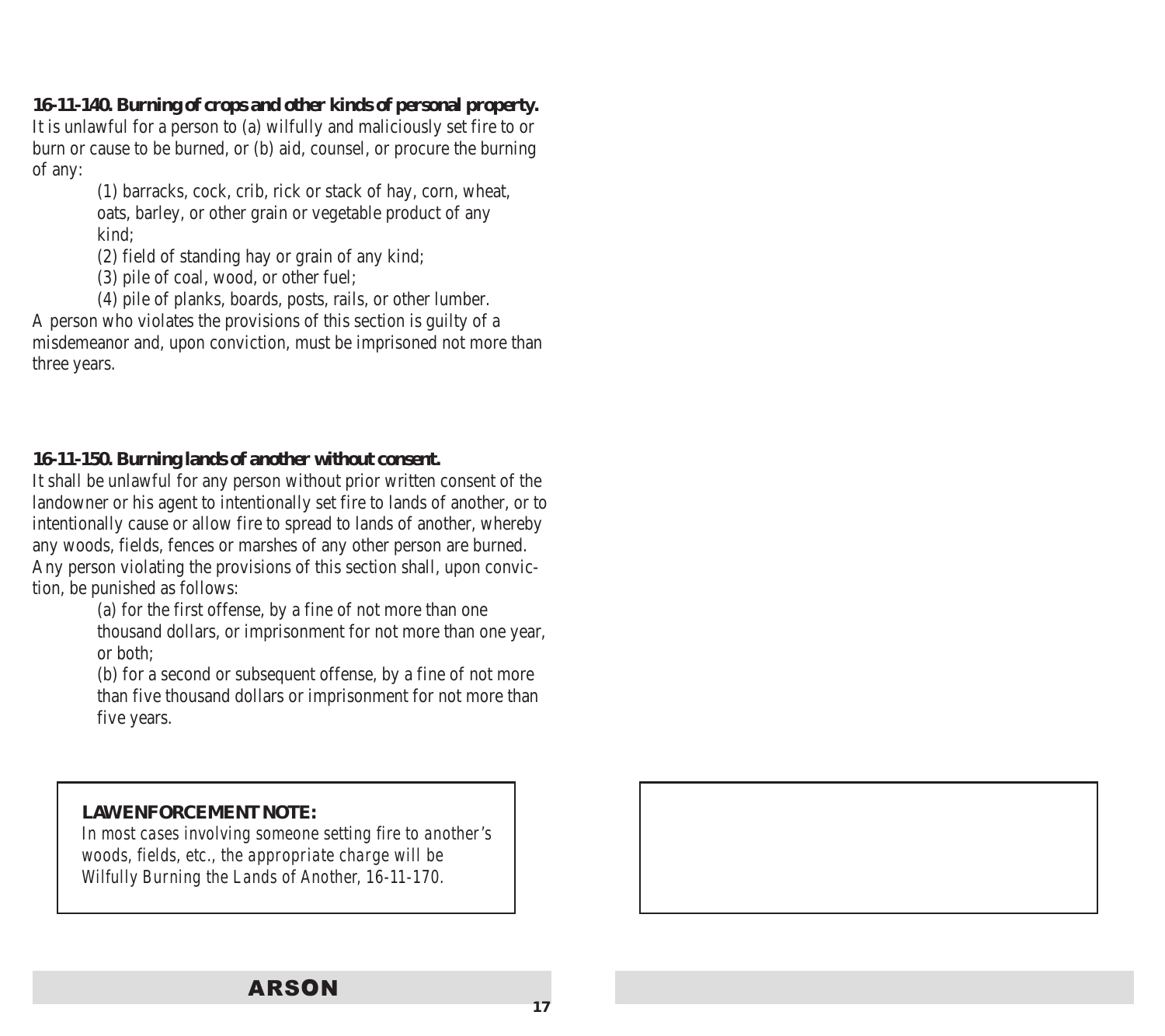#### **16-11-170. Wilfully burning lands of another.**

It is unlawful for a person to wilfully and maliciously set fire to or burn any grass, brush, or other combustible matter, causing any woods, fields, fences, or marshes of another person to be set on fire or cause the burning or fire to spread to or to be transmitted to the lands of another, or to aid or assist in such conduct.

A person who violates the provisions of this section is guilty of a felony and, upon conviction, must be fined not more than five thousand dollars or imprisoned not more than five years. A person convicted under this section is liable to any person who may have sustained damage.

#### *LAW ENFORCEMENT NOTE:*

*This is the statute for the violation commonly referred to as "Woods Arson." It is the appropriate charge in most cases where someone illegally sets fire to another's woods, fields, etc.*

#### **16-11-190. Attempts to burn.**

It is unlawful for a person to wilfully and maliciously attempt to set fire to, burn, or aid, counsel, or procure the burning of any of the buildings or property mentioned in Sections 16-11-110 to 16-11-140 or commit an act in furtherance of burning these buildings.

A person who violates the provisions of this section is guilty of a felony and, upon conviction, must be imprisoned for not more than five years or fined not more than ten thousand dollars.

#### *LAW ENFORCEMENT NOTE:*

*16-11-550, a law making it illegal to threaten to kill, injure, or intimidate, or to damage or destroy property by means of explosive or incendiary, was repealed effective March 7, 2000.*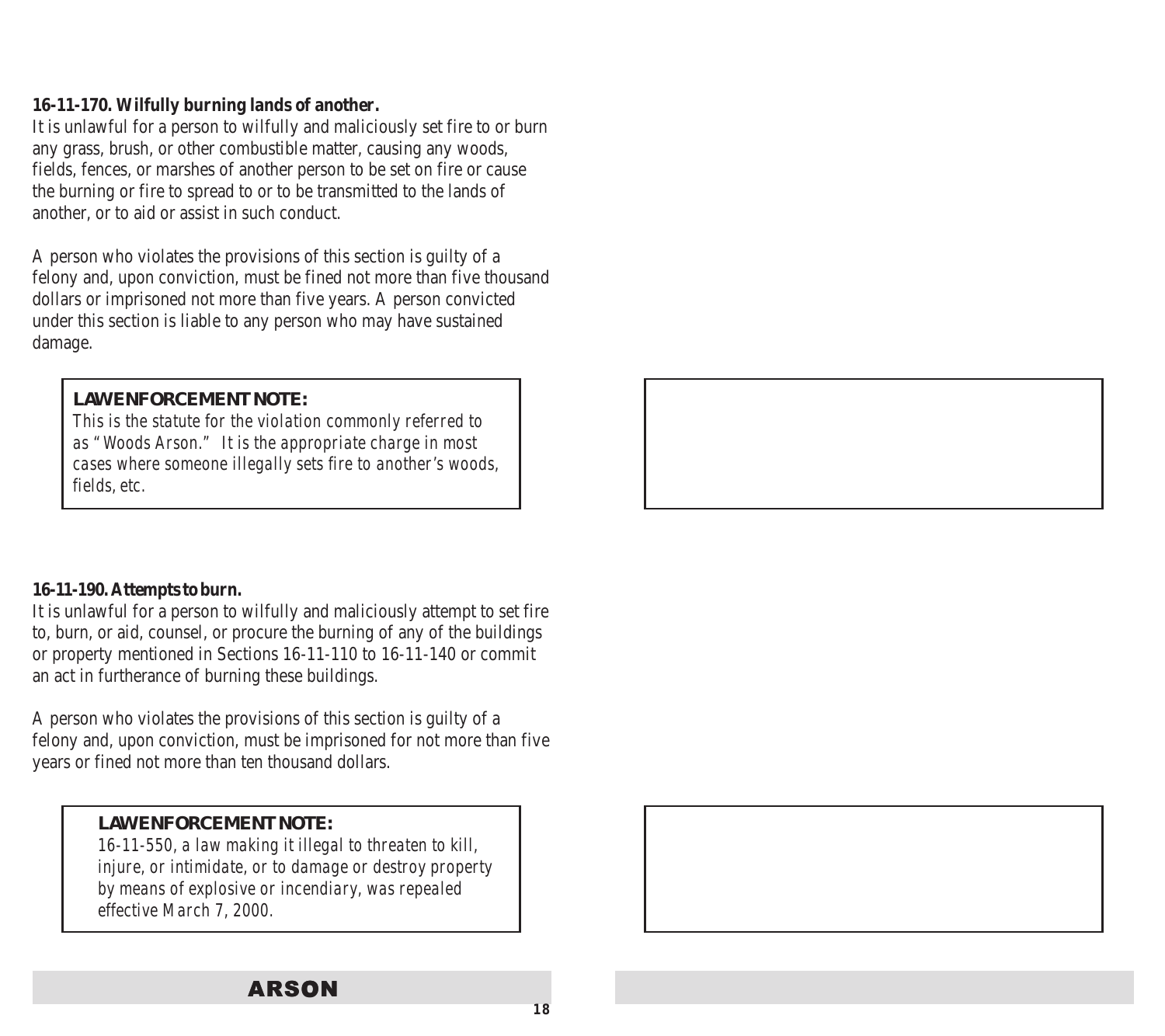# **SECTION 5** DAMAGE TO PROPERTY

#### **16-11-520. Malicious injury to tree, house, outside fence, or fixture; trespass upon real property.**

**(A)** It is unlawful for a person to wilfully and maliciously cut, mutilate, deface, or otherwise injure a tree, house, outside fence, or fixture of another or commit any other trespass upon real property of another. **(B)** A person who violates the provisions of this section is guilty of a:

> 1. felony and, upon conviction, must be fined in the discretion of the court or imprisoned not more than ten years if the amount of injury or damage to the property is five thousand dollars or more;

2. felony and, upon conviction, must be fined in the discretion of the court or imprisoned not more than five years if the amount of injury or damage to the property is more than one thousand dollars but less than five thousand dollars;

3. misdemeanor triable in magistrate's court if the amount of injury or damage to the property is one thousand dollars or less. Upon conviction, the person must be fined or imprisoned not more than is permitted by law without presentment or indictment of the grand jury.

#### **16-11-610. Entry on another's lands for various purposes without permission.**

Any person entering upon the lands of another for the purpose of hunting, fishing, trapping, netting, gathering fruit, wild flowers, cultivated flowers, shrubbery, straw, turf, vegetables or herbs or cutting timber on the same, without the consent of the owner or manager thereof, shall be guilty of a misdemeanor and upon conviction thereof, shall pay a fine of not more than two hundred dollars or be imprisoned at hard labor not more than thirty days, for each and every offense.

#### *LAW ENFORCEMENT NOTE:*

*This is the appropriate charge for forestry trespass associated with timber cutting, pine straw theft, etc.*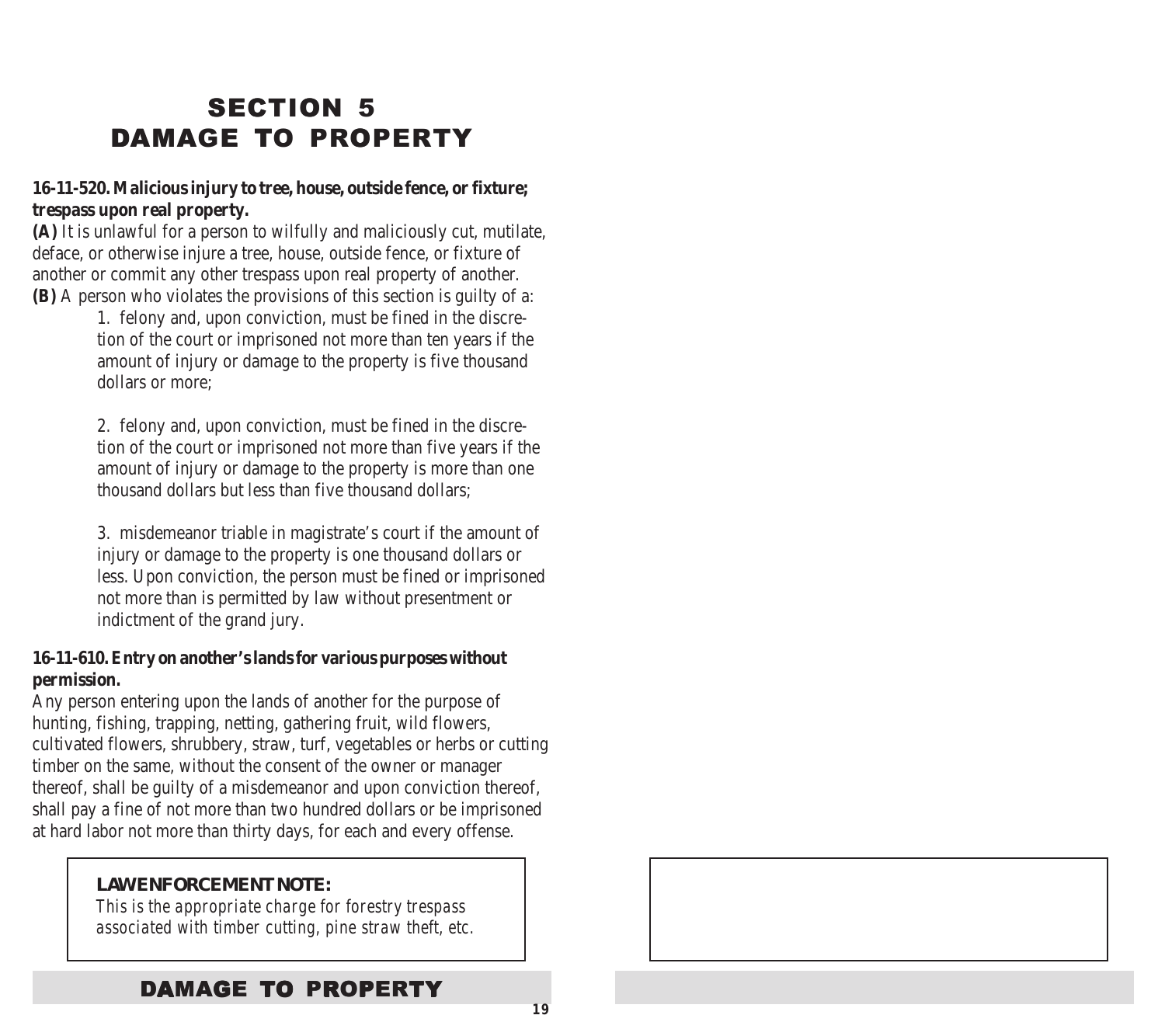#### **16-11-650. Removing, destroying, or leaving down fences.**

Any person, other than the owner, who shall remove, destroy or leave down any portion of any fence in this State intended to enclose animals of any kind or crops or uncultivated lands or who shall leave open any gate or leave down any bars or other structure intended for a like purpose shall be guilty of a misdemeanor and shall be punished by a fine of not less than five nor more than thirty dollars or be imprisoned in the county jail not less than five and not more than thirty days.

#### **16-11-680. Altering and removing landmarks.**

If any person shall knowingly, wilfully, maliciously or fraudulently cut, fell, alter or remove any certain boundary tree or other allowed landmark, such person so offending shall be guilty of a misdemeanor and, upon conviction, shall be fined not exceeding one hundred dollars or imprisoned not exceeding thirty days.

#### *LAW ENFORCEMENT NOTE:*

*This statute applies to moving corner posts or pins as well as cutting line trees. A person may cut witness trees standing entirely on his side of a property boundary but line trees are considered property of both landowners.*

#### **16-11-700. Dumping litter on private or public property prohibited; exceptions; responsibility for removal; penalties.**

**(A)** No person may dump, throw, drop, deposit, discard, or otherwise dispose of litter or other solid waste as defined by Section 44-96-40(46) upon any public or private property or waters in the State whether from a vehicle or otherwise, including, but not limited to, a public highway, public park, beach, campground, forest land, recreational area, trailer park, highway, road, street, or alley except:

- (1) when the property is designated by the State for the disposal of litter and other solid waste and the person is authorized to use the property for that purpose;
- (2) into a litter receptacle in a manner that the litter is prevented from being carried away or deposited by the elements upon a part of the private or public property or waters.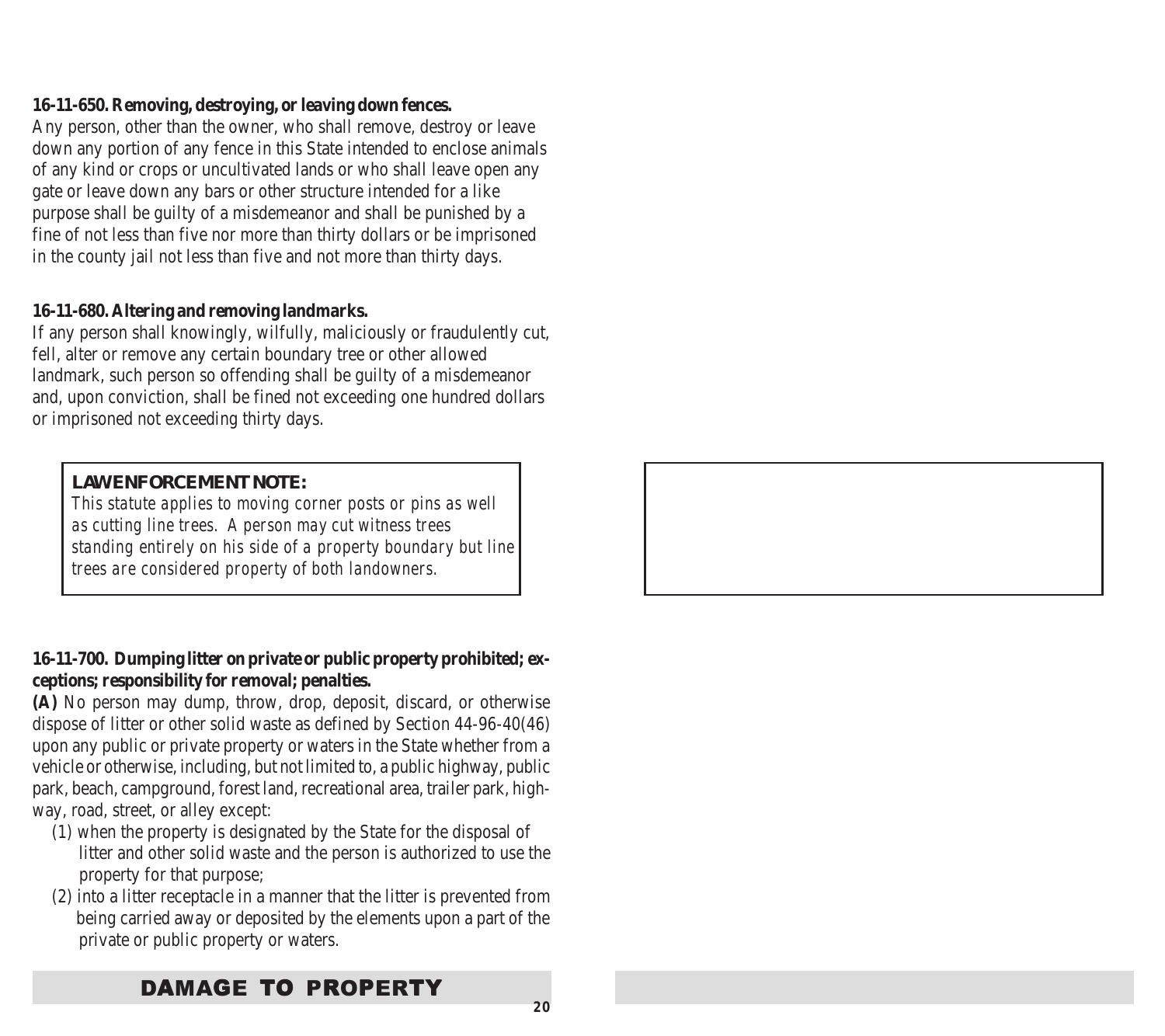**(B)** Responsibility for the removal of litter from property or receptacles is upon the person convicted under this section of littering the property or receptacles. However, if there is no conviction, the responsibility is upon the owner of the property or upon the owner of the property where the receptacle is located.

- **(C)** (1) A person who violates the provisions of this section in an amount less than fifteen pounds in weight or twenty-seven cubic feet in volume is guilty of a misdemeanor and, upon conviction, must be fined not less than one hundred dollars nor more than two hundred dollars or imprisoned for not more than thirty days for each offense. In addition to a fine and for each offense under the provisions of this item, the court shall also impose a minimum of five hours of litter-gathering labor or other form of public service as the court may order because of physical or other incapacities, and which is under the supervision of the court.
	- (2) The fine for a deposit of a collection of litter or garbage in an area or facility not intended for public deposit of litter or garbage is two hundred dollars. The provisions of this item apply to a deposit of litter or garbage, as defined in Section 44-67-30(4), in an area or facility not intended for public deposit of litter or garbage, but this does not prohibit a private property owner from depositing litter or garbage as a property enhancement if the depositing does not violate applicable local or state health and safety regulations.
	- (2, con'd) In addition to a fine and for each offense under the provi sions of this item the court shall also impose a minimum of five hours of litter-gathering labor or other form of public service as the court may order because of physical or other incapacities, and which is under the supervision of the court.
	- (3) The court, in lieu of payment of the monetary fine imposed for a violation of this section, may direct the substitution of additional litter-gathering labor or other form of public service as it may order because of physical or other incapacities, under the supervision of the court, not to exceed one hour for each five dollars of fine imposed.
	- (4) For a second and subsequent convictions under the provisions of items (1) or (2) of this subsection, a minimum of twenty hours of community service must be imposed in addition to a fine.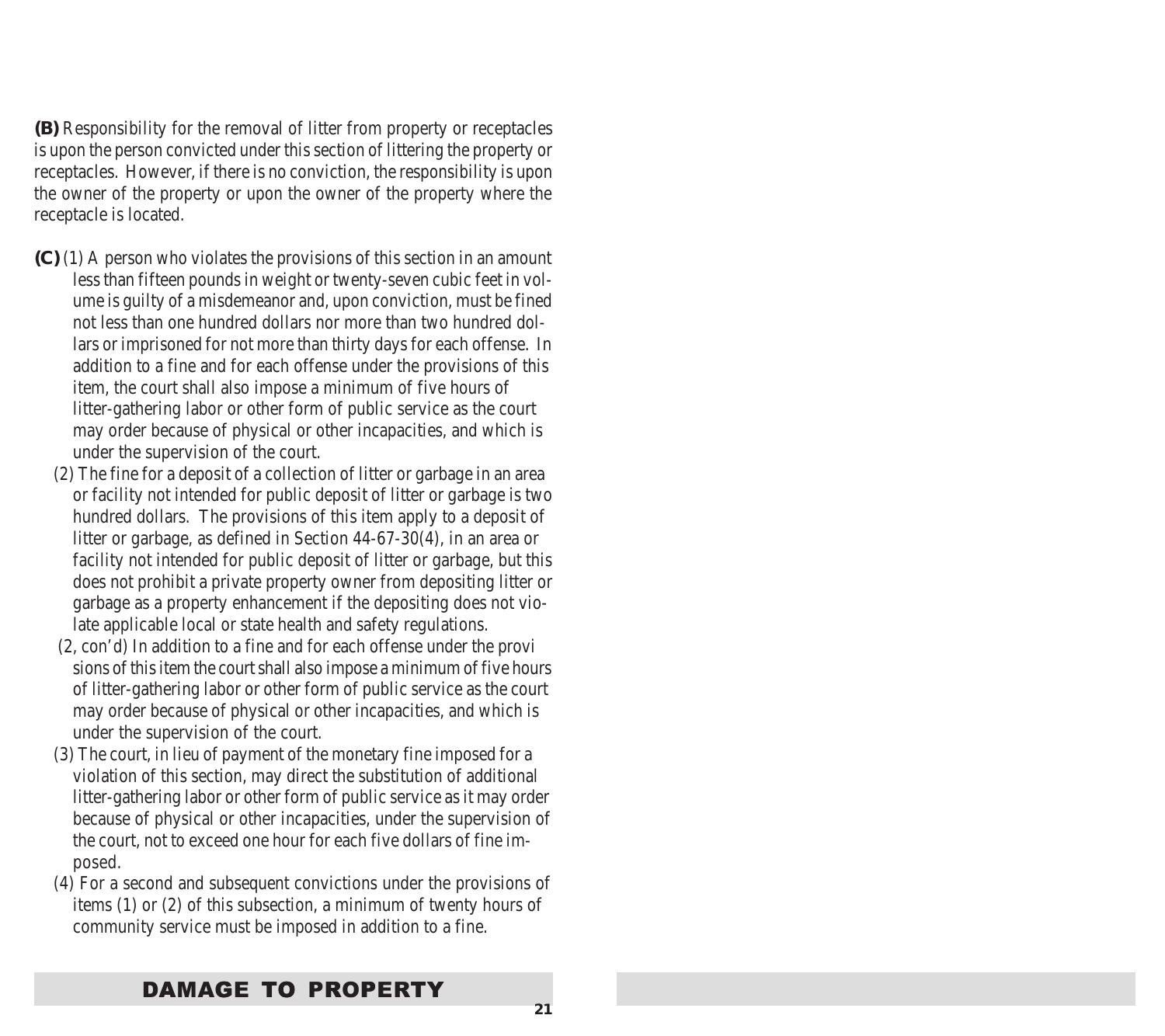- (5) In addition to any other punishment authorized by this section, in the discretion of the court in which conviction is obtained, the per son may be directed by the judge to pick up and remove from any public place or any private property, with prior permission of the legal owner upon which it is established by competent evidence that the person has deposited litter, all litter deposited on the place or property by anyone before the date of execution of sentence.
- (6) Magistrates and municipal courts have jurisdiction to try violations of subsections  $(A)$ ,  $(B)$ ,  $(C)$ , and  $(D)$  of this section.

**(D)** Any person who violates the provisions of this section in an amount exceeding fifteen pounds in weight or twenty-seven cubic feet in volume, but not exceeding five hundred pounds or one hundred cubic feet, is guilty of a misdemeanor and, upon conviction, must be fined not less than two hundred dollars nor more than five hundred dollars or imprisoned for not more than ninety days. In addition, the court shall require the violator to pick up litter or perform other community service commensurate with the offense committed.

- **(E)**(1) Any person who violates the provisions of this section in an amount exceeding five hundred pounds in weight or one hundred cubic feet in volume is guilty of a misdemeanor and, upon conviction, must be fined not less than five hundred dollars nor more than one thousand dollars, or imprisoned not more than one year, or both. In addition, the court may order the violator to:
	- (a) remove or render harmless the litter that he dumped in violation of this subsection;
	- (b) repair or restore property damaged by, or pay damages for damage arising out of, his dumping litter in violation of this subsection; or
	- (c) perform community public service relating to the removal of litter dumped in violation of this subsection or relating to the restoration of an area polluted by litter dumped in violation of this subsection.
	- (2) A court may enjoin a violation of this subsection.
	- (3) A motor vehicle, vessel, aircraft, container, crane, winch, or machine involved in the disposal of more than five hundred pounds in weight or more than one hundred cubic feet in volume of litter in violation of this subsection is declared contraband and is subject to seizure and summary forfeiture to the State.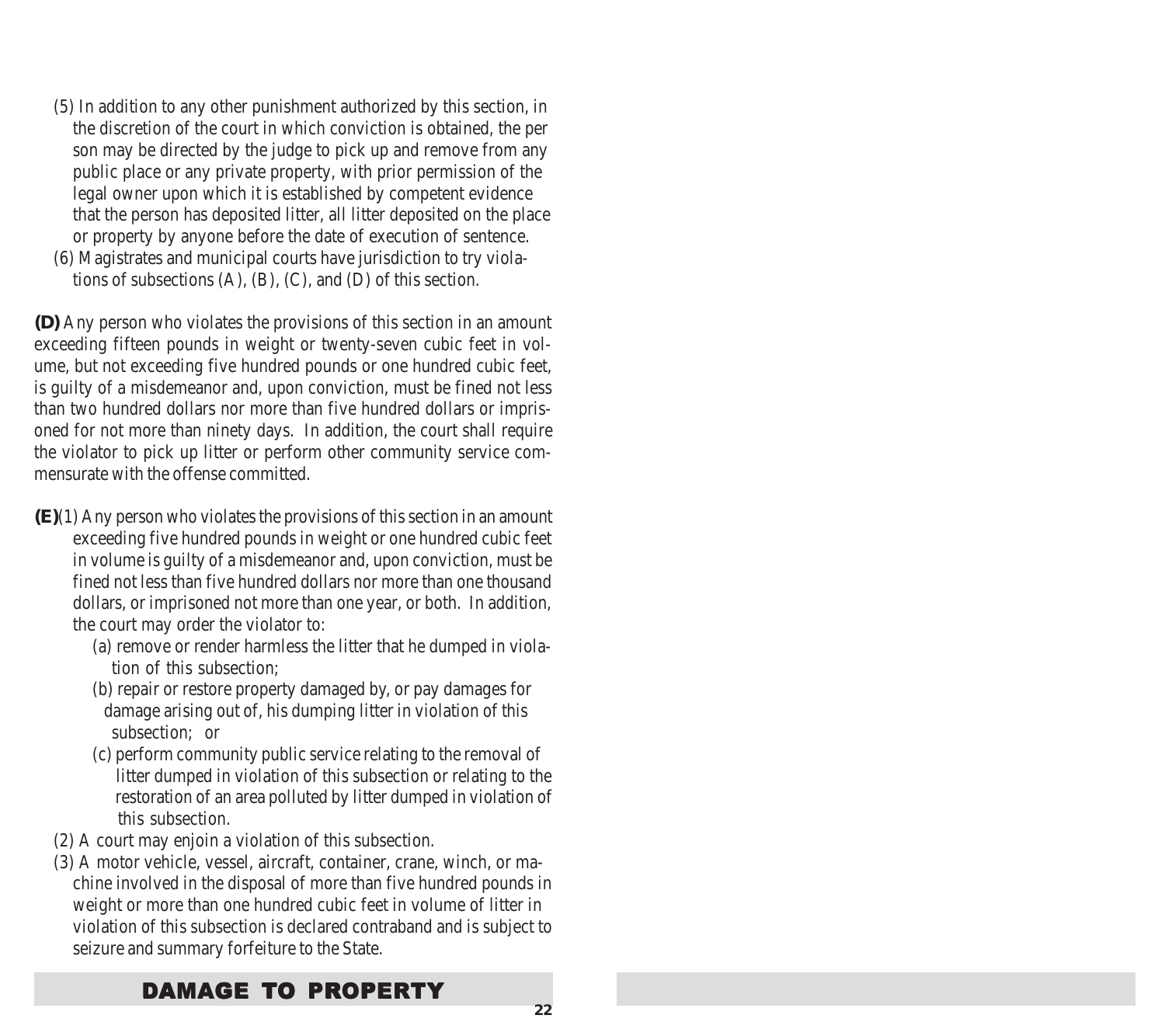- (4) If a person sustains damages arising out of a violation of this subsection that is punishable as a felony, a court, in a civil action for such damages, shall order the person to pay the injured party three fold the actual damages or two hundred dollars, whichever amount is greater. In addition, the court shall order the person to pay the injured party's court costs and attorney's fees.
- (5) No part of a fine imposed pursuant to this section may be suspended.

**(F)** For purposes of the offenses established by this section, litter includes cigarettes and cigarette filters.

#### *LAW ENFORCEMENT NOTE:*

*The standard Forestry Commission citation form may be used to charge littering and waste tire violations.*

#### **44-96-170. Waste Tires**

**(H)** . . . a person shall not:

(1) maintain a waste tire collection site unless such site is an integral part of the person's permitted waste tire treatment facility or that person has entered into a contract with a permitted waste tire treatment facility for the disposal of waste tires;

(2) knowingly dispose of waste tires in this State, unless the waste tires are disposed of at a permitted solid waste disposal facility; or

(3) knowingly dispose of or discard waste tires on the property of another in a manner not prescribed by this chapter.

. . . Notwithstanding any other provision of law, a person violating this subsection shall be subject to a fine not to exceed two hundred dollars. This provision may be enforced by a state, county, or municipal law enforcement official, or by the department. Each tire improperly disposed of must constitute a separate violation.

#### *LAW ENFORCEMENT NOTE:*

*It is illegal to burn or dump old tires. Officers should charge 44-96-170 (H-2) if the activity occurs on the violator's property. If the activity is on someone else's property, the charge is 44-96-170 (H-3). Every tire is a separate violation.*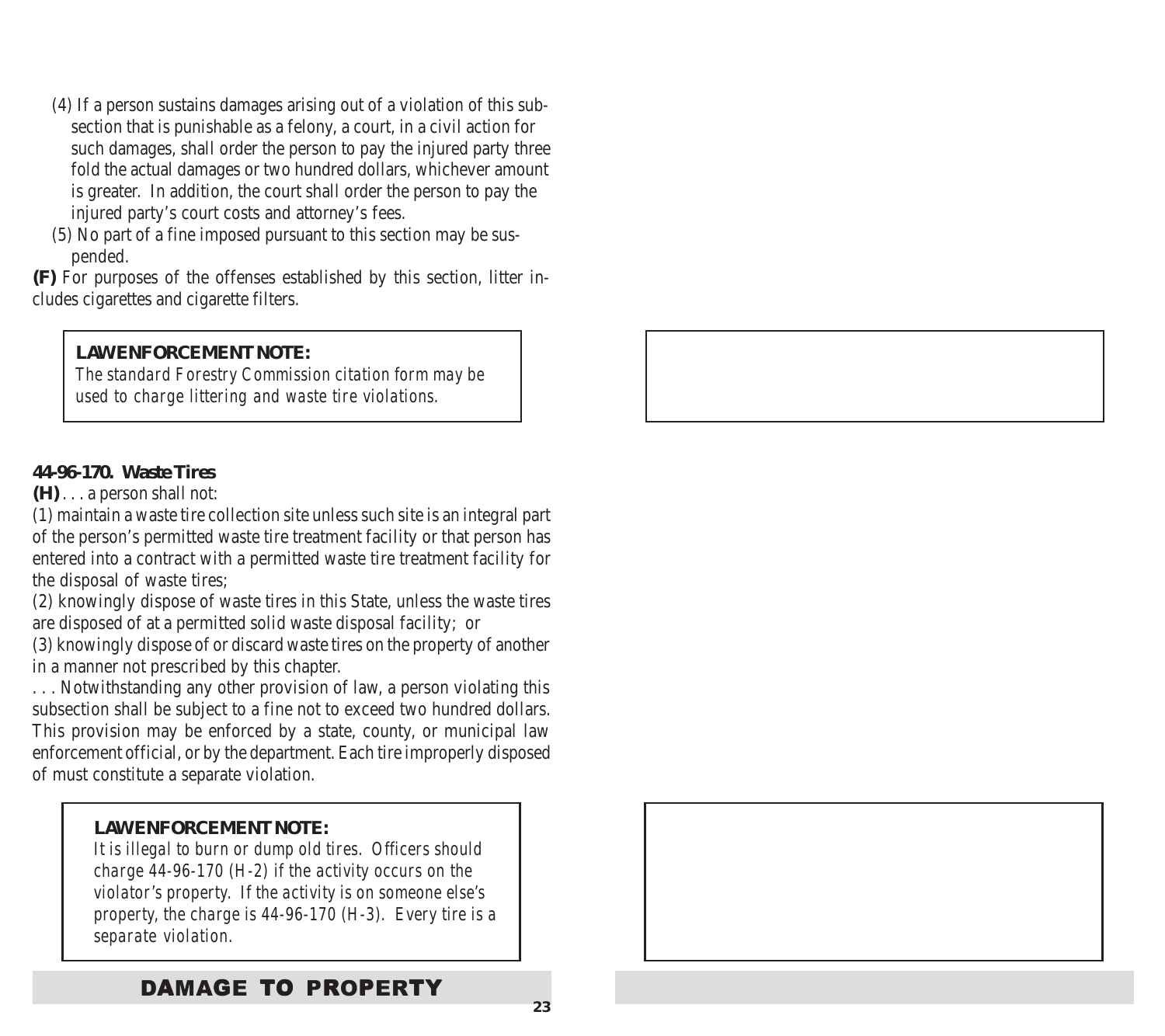#### **SECTION 56-5-4100. Preventing escape of materials loaded on vehicles**

 **(A)** No vehicle may be driven or moved on any public highway unless the vehicle is so constructed or loaded as to prevent any of its load from dropping, sifting, leaking, or otherwise escaping from the vehicle, except that sand, salt, or other chemicals may be dropped for the purpose of securing traction, and water or other substance may be sprinkled on a roadway in the cleaning or maintaining of the roadway by the public authority having jurisdiction.

**(B)** Trucks, trailers, or other vehicles when loaded with rock, gravel, stone, or other similar substances which could blow, leak, sift, or drop must not be driven or moved on any highway unless the height of the load against all four walls does not extend above a horizontal line six inches below their tops when loaded at the loading point; or, if the load is not level, unless the height of the sides of the load against all four walls does not extend above a horizontal line six inches below their tops, and the highest point of the load does not extend above their tops, when loaded at the loading point; or, if not so loaded, unless the load is securely covered by tarpaulin or some other suitable covering; or unless it is otherwise constructed so as to prevent any of its load from dropping, sifting, leaking, blowing, or otherwise escaping from the vehicle. This subsection also includes the transportation of garbage or waste materials to locations for refuse in this State.

\* \* \*

**(E)** Any person who violates the provisions of subsections (B), (C), or (D), is guilty of a misdemeanor and, upon conviction, must be fined one hundred dollars.

**(F)** The provisions contained in subsections (A), (B), and (C) are not applicable to and do not restrict the transportation of seed cotton, soybeans, tobacco, poultry, livestock or silage, or other feed grain used in the feeding of poultry or livestock or of paper, wastepaper utilized for the manufacture of industrial products, paper products, forest products, or textile products.

#### *LAW ENFORCEMENT NOTE:*

*Applies to garbage blowing from any vehicle, including authorized garbage collection vehicles. Officers should pay special attention to exclusions in paragraph F.*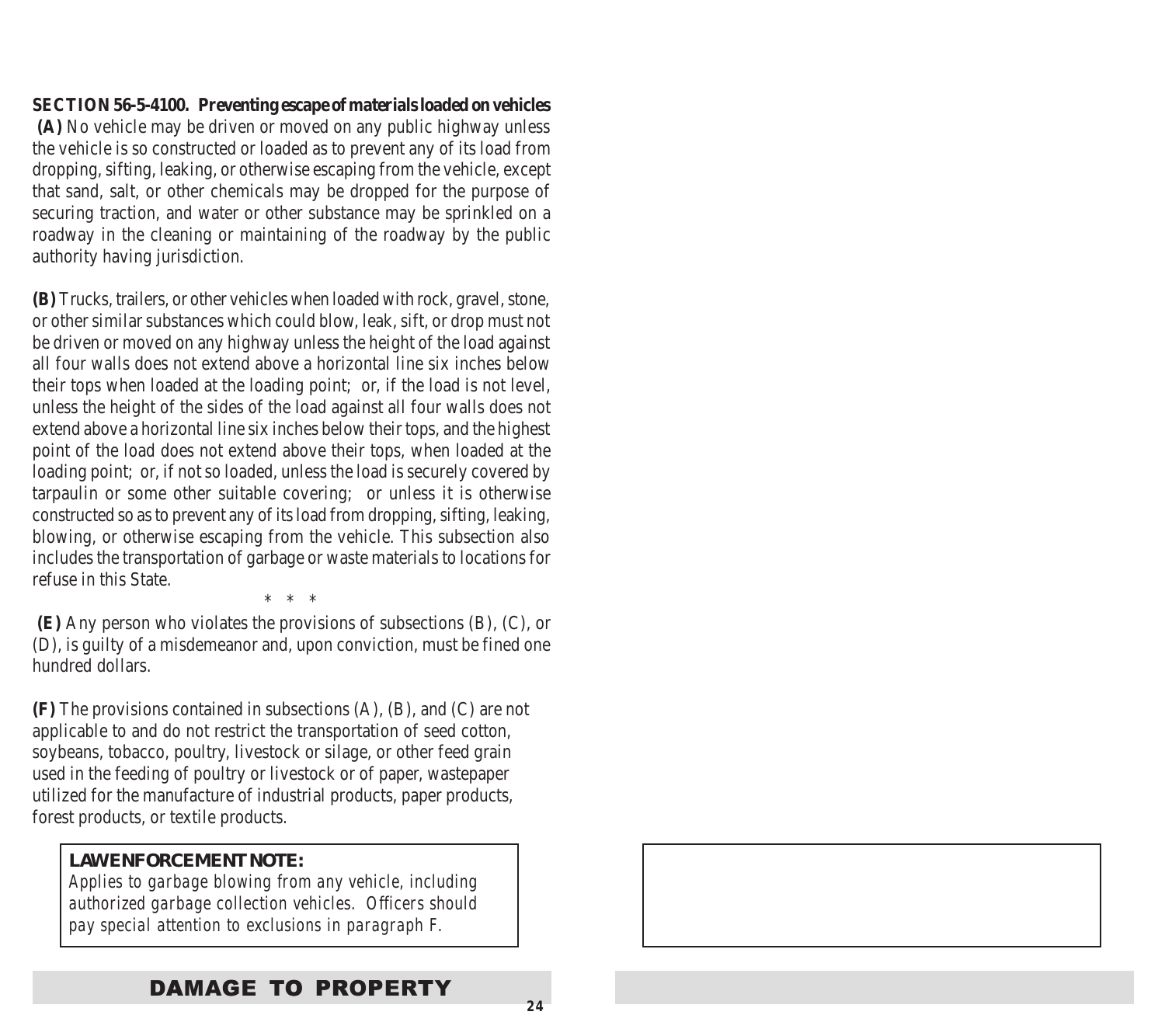# **SECTION 6 TIMBER THEFT/FRAUD**

#### **16-11-580. Illegally cutting, removing, or destroying forest products.**

**(A)** It is unlawful for a person to knowingly and wilfully:

(1) cut, destroy, or remove forest products without the consent of the landowner;

(2) aid, hire, or counsel another person to cut, destroy, or remove forest products without the consent of the landowner; (3) obtain or acquire forest products under false pretenses or with fraudulent intent; or

(4) transport forest products if the person knows that the forest products have been cut, removed, obtained, or acquired from the property of a landowner in violation of the provisions of this subsection.

**(B)** If the value of the forest products is one thousand dollars or less, a person who violates the provisions of subsection (A) is guilty of a misdemeanor and, upon conviction, must be fined not more than five hundred dollars or imprisoned for not more than thirty days.

**(C)** If the value of the forest products is more than one thousand dollars, a person who violates the provisions of subsection (A) is guilty of a felony and, upon conviction, must be:

(1) fined in the discretion of the court or imprisoned for not more than five years if the value of the forest products is more than one thousand dollars but less than five thousand dollars; or

(2) fined in the discretion of the court or imprisoned for not more than ten years if the value of the forest products is five thousand dollars or more.

**(D)** As used in this section, 'forest products' include, but are not limited to, timber, trees, logs, lumber, or pine straw or any other products in the forest, whether merchantable or nonmerchantable, and which are located on any land in this State, whether publicly or privately owned.

*See also: 16-13-177 for equipment confiscation provisions.*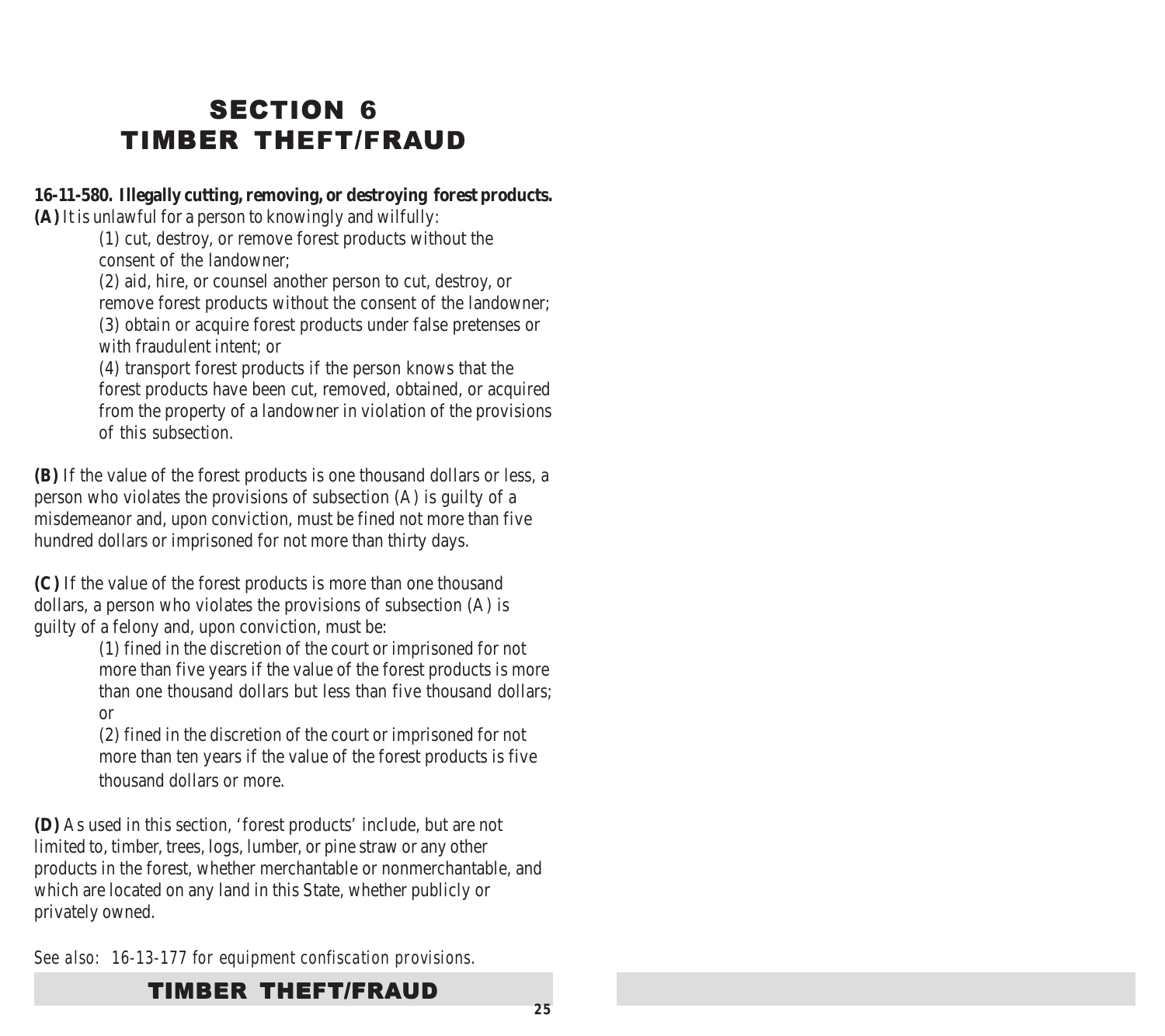#### **16-11-615**. **Payment of treble damages; discharge from further penalty.**

In all criminal prosecutions for violation of the provisions of 16-11-520, 16-11-580, and 16-11-610, relating to cutting or destroying timber, the defendant may plead the payment of not to exceed exactly three times the fair market value of the timber as determined by a registered forester and upon the plea being legally established and the payment of all costs accrued at the time of the plea he must be discharged from further penalty. If it is necessary to institute civil action to recover the fair market value of the timber, the State, in case of state lands, and the owner, in case of private lands, shall receive damages of not to exceed exactly three times the fair market value of the timber established by a registered forester if judgment is in favor of the State or the owner.

#### *LAW ENFORCEMENT NOTE:*

*This law does not say that a landowner is entitled to triple stumpage. It merely says that if a defendant in a criminal case offers to pay three times the stumpage value (plus associated costs) the charges are dismissed.*

*The stumpage value must be established by a SC Registered Forester. The value is based on prevailing prices at the time the timber was harvested.*

*The law specifies that in civil cases, an award of triple stumpage is the maximum that may be awarded.*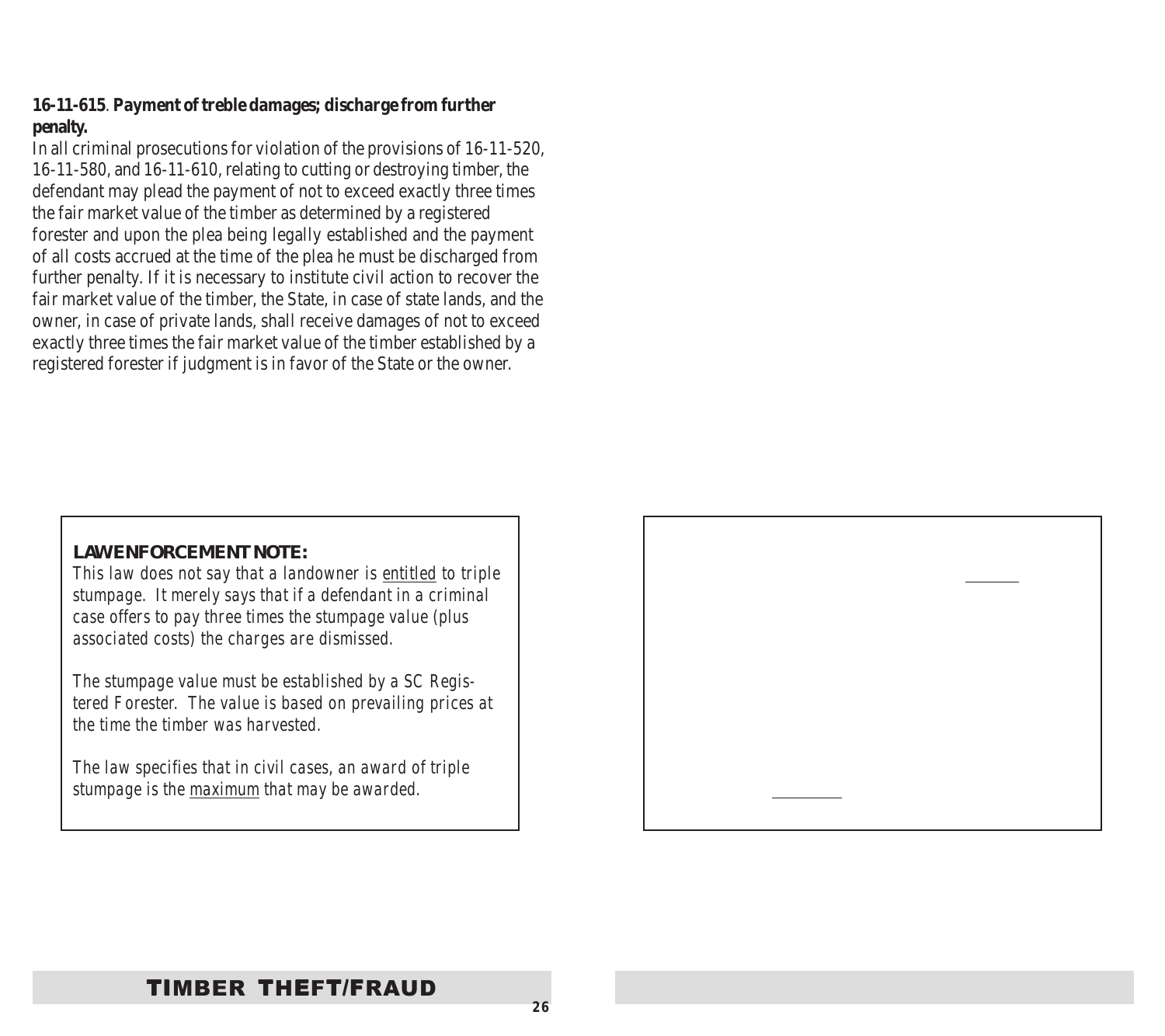#### **16-13-30. Petit larceny; grand larceny.**

**(A)** Simple larceny of any article of goods, choses in action, bank bills, bills receivable, chattels, or other article of personalty of which by law larceny may be committed, or of any fixture, part, or product of the soil severed from the soil by an unlawful act, or has a value of one thousand dollars or less, is petit larceny, a misdemeanor, triable in the magistrate's court. Upon conviction, the person must be fined or imprisoned not more than is permitted by law without presentment or indictment by the grand jury.

**(B)** Larceny of goods, chattels, instruments, or other personalty valued in excess of one thousand dollars is grand larceny. Upon conviction, the person is guilty of a felony and must be fined in the discretion of the court or imprisoned not more than:

(1) five years if the value of the personalty is more than one thousand dollars but less than five thousand dollars;

(2) ten years if the value of the personalty is five thousand dollars or more.

*See also: 16-13-177 for equipment confiscation provisions.*

#### *LAW ENFORCEMENT NOTE:*

*16-13-30 is an appropriate charge for pine straw theft.*

#### **16-13-177. Confiscation of certain property used in offenses involving timber theft in excess of five thousand dollars.**

**(A)** In addition to penalties provided by law, when an offense in violation of *Section 16-11-580*, *16-13-30*, *16-13-230*, or *16-13-240*, involves timber theft valued in excess of five thousand dollars, all motor vehicles, conveyances, tractors, trailers, watercraft, vessels, tools, and equipment of any kind, used or positioned for use, in acquiring, cutting, harvesting, manufacturing, producing, processing, delivering, importing, or exporting timber or timber products that are known by the owner to be used in the commission of the offense may be confiscated and forfeited to the jurisdiction where the offense occurred if the offender is the owner or registered owner of the property and the offender or someone under his direction or control knowingly used the property during the commission of the offense.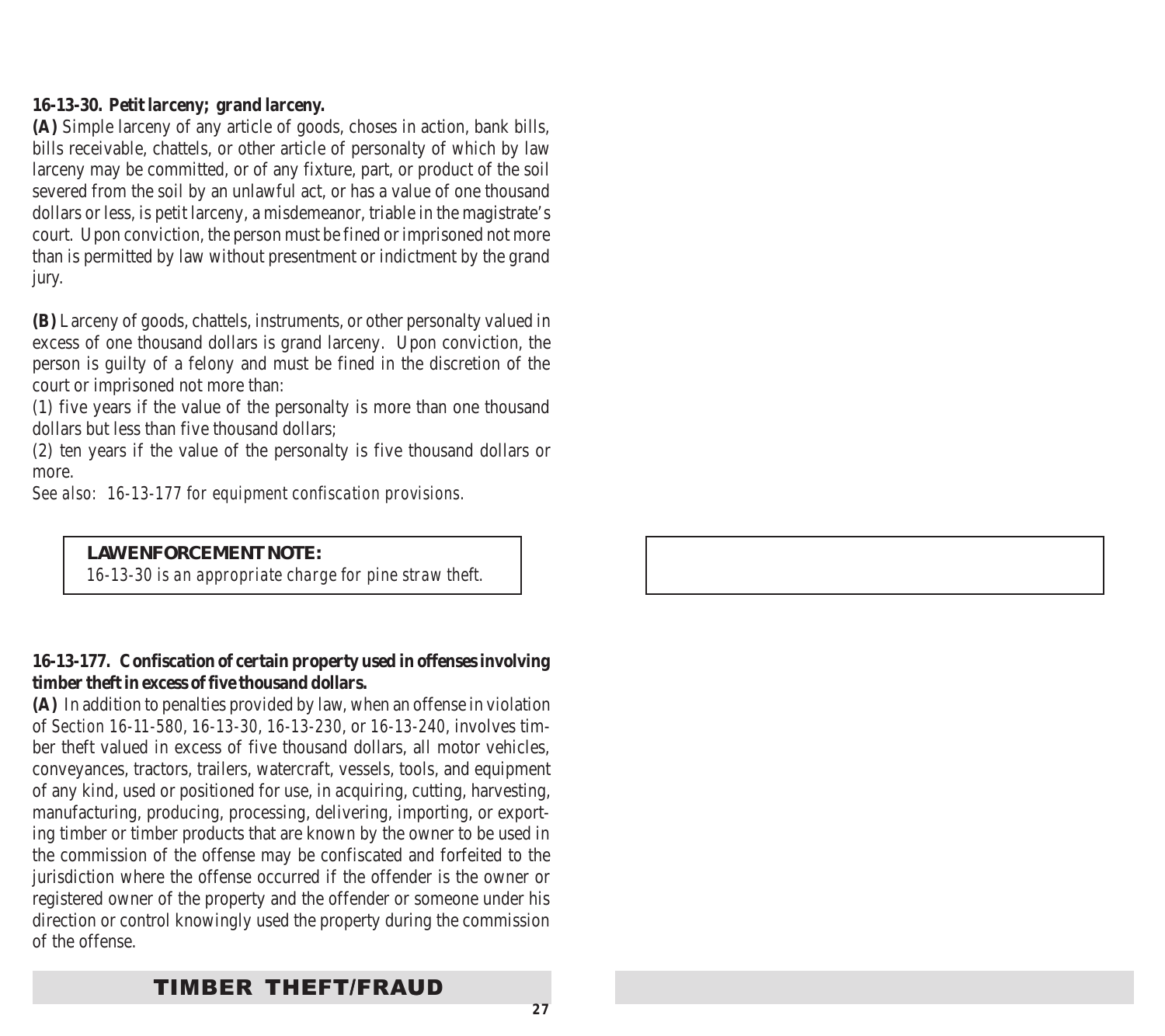**(B)** Property subject to forfeiture under this section may be seized or confiscated by any law enforcement officer incident to a lawful arrest or a warrant issued for the purpose by a court of competent jurisdiction pursuant to subsection (A). The confiscating officer must deliver the property immediately to the county or municipality where the offense occurred. The county or municipality must notify the registered owner of the property by certified mail within seventy-two hours of the confiscation. Upon notice, the registered owner has ten days to request a hearing before the presiding judge of the judicial circuit or his designated hearing officer. The forfeiture hearing must be held within ten days from the date of receipt of the request. The property confiscated must be returned to the registered owner unless the Forestry Commission, a county, or a municipality can show by a preponderance of the evidence that the property seized was knowingly used in the commission of the crime. In the event the Commission, a county, or municipality is unable to make such a showing, all property seized under this section must be returned to the owner upon proof of ownership and the posting of a bond in sufficient amount not to exceed ten thousand dollars. The county or municipality in possession of the property must provide notice by certified mail of the confiscation to all lienholders of record within tend days of the confiscation.

**(C)** Upon conviction of a person owning and using the seized property or upon his plea of nolo contendre to an offense subjecting the property to forfeiture, the county or municipality where the offense occurred or the Forestry Commission may initiate an action in circuit court of the county in which the property was seized to accomplish forfeiture by giving notice to registered owners of record, giving these persons notice and an opportunity to appear and show cause why the property should not be forfeited and disposed of as provided in this section. Failure of a person claiming an interest in the property to appear at this after having been given notice constitutes a waiver of the claim. However, the failure to appear does not affect the claim of a lienholder of record. The court, after hearing, may order the property forfeited to the county or municipality and sold as provided in this section or returned to the owner or registered owner. Forfeiture of property is subordinate in priority to all valid liens and encumbrances. A person whose property is subject to forfeiture under this section is entitled to a jury trial if requested.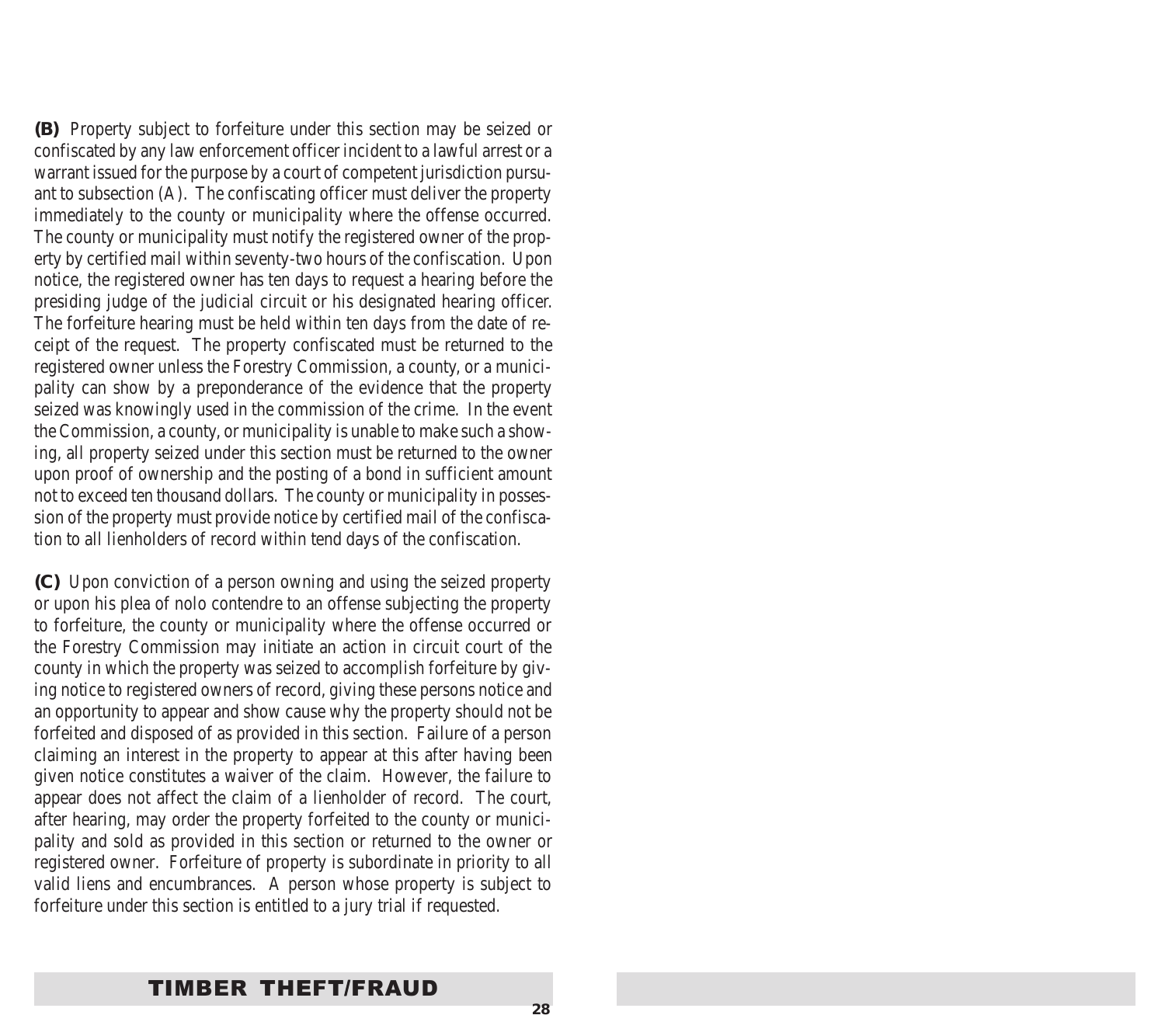**(D)** When property is forfeited under this section, the judge must order the property sold at public auction by the seizing agency as provided by law. Notwithstanding any other provision of law, proceeds from the sale may be used by the agency for payment of all proper expenses of the proceeding for the forfeiture and sale of the property, including the expenses of the seizure, maintenance, and custody and other costs incurred by the implementation of this section. The net proceeds of any sale pursuant to this section shall be distributed to the victim of the offense in an amount to be determined by the presiding judge and any remaining proceeds shall be disbursed to the South Carolina Commission on Forestry to be used exclusively for timber theft enforcement, prevention, and awareness.

#### *LAW ENFORCEMENT NOTE:*

*This law may be applied to violations of 16-11-580, 16-13- 130, 16-13-230, 16-13-240, and 48-23-265. Forestry Commission officers must coordinate with the Chief Law Enforcement Officer before applying the provisions of this law.*

#### **16-13-230. Breach of trust with fraudulent intent.**

**(A)** A person committing a breach of trust with a fraudulent intention or a person who hires or counsels another person to commit a breach of trust with a fraudulent intention is guilty of larceny.

**(B)** A person who violates the provisions of this section is guilty of a:

(1) misdemeanor triable in magistrate's court if the amount is one thousand dollars or less. Upon conviction, the person must be fined or imprisoned not more than is permitted by law without presentment or indictment by the grand jury;

(2) felony and, upon conviction, must be fined in the discretion of the court or imprisoned not more than five years if the amount is more than one thousand dollars but less than five thousand dollars;

(3) felony and, upon conviction, must be fined in the discretion of the court or imprisoned not more than ten years if the amount is five thousand dollars or more.

*See also: 16-13-177 for equipment confiscation provisions.*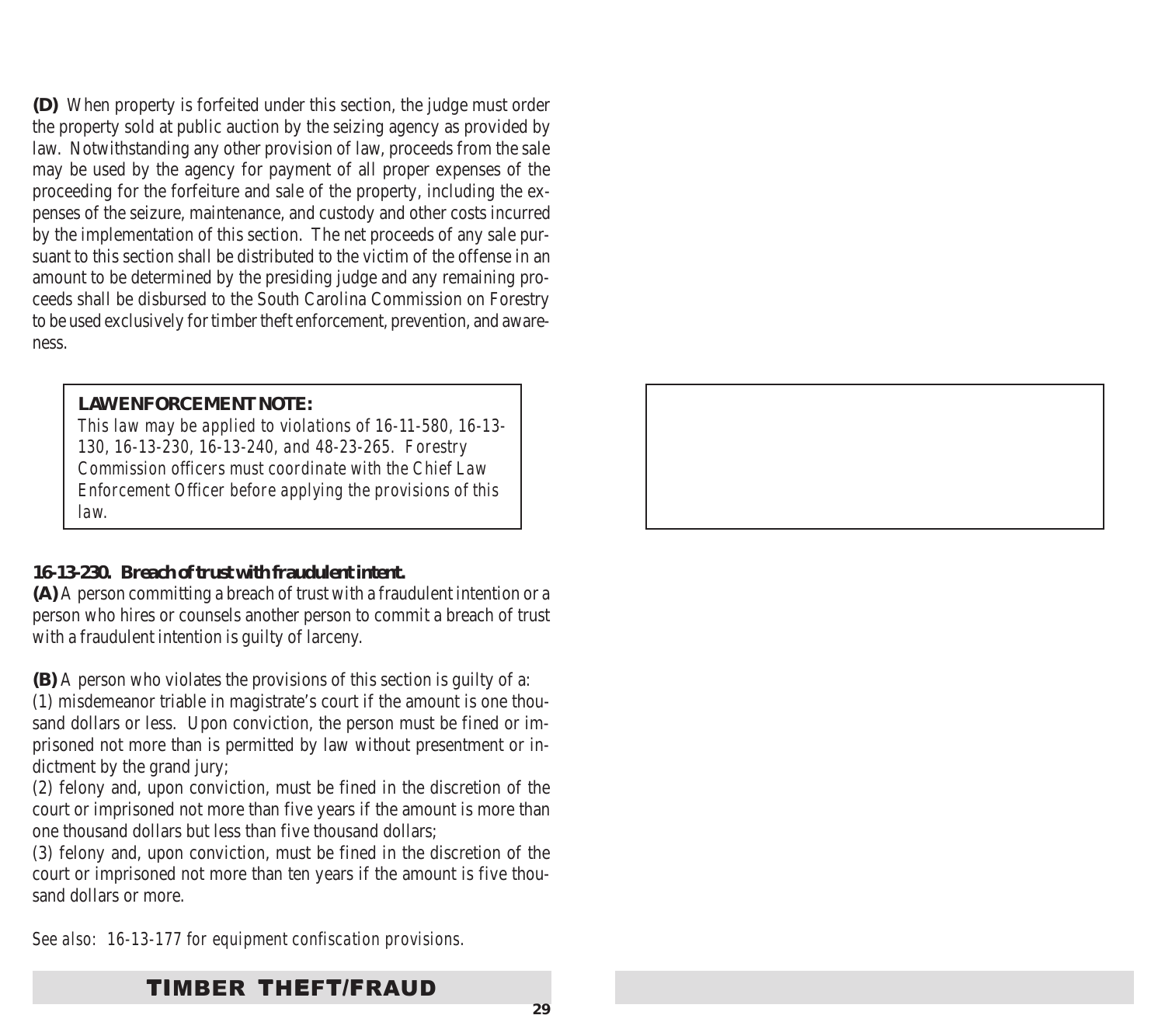#### **16-13-240. Obtaining signature or property by false pretenses.**

A person who by false pretense or representation obtains the signature of a person to a written instrument or obtains from another person any chattel, money, valuable security, or other property, real or personal, with intent to cheat and defraud a person of that property is guilty of a:

(1) felony and, upon conviction, must be fined not more than five hundred dollars and imprisoned not more than ten years if the value of the property is five thousand dollars or more;

(2) felony and, upon conviction, must be fined in the discretion of the court or imprisoned not more than five years if the value of the property is more than one thousand dollars but less than five thousand dollars;

(3) misdemeanor triable in magistrate's court if the value of the property is one thousand dollars or less. Upon conviction, the person must be fined or imprisoned not more than is permitted by law without presentment or indictment of the grand jury.

*See also: 16-13-177 for equipment confiscation provisions.*

#### *LAW ENFORCEMENT NOTE:*

*This law applies if a buyer falsely reports that timber is infested with insects or disease in order to obtain cutting rights or to gain a price advantage.*

*This law should be considered in cases where a buyer offers a knowingly inflated estimate of return in order to purchase timber on a pay-as-cut basis.*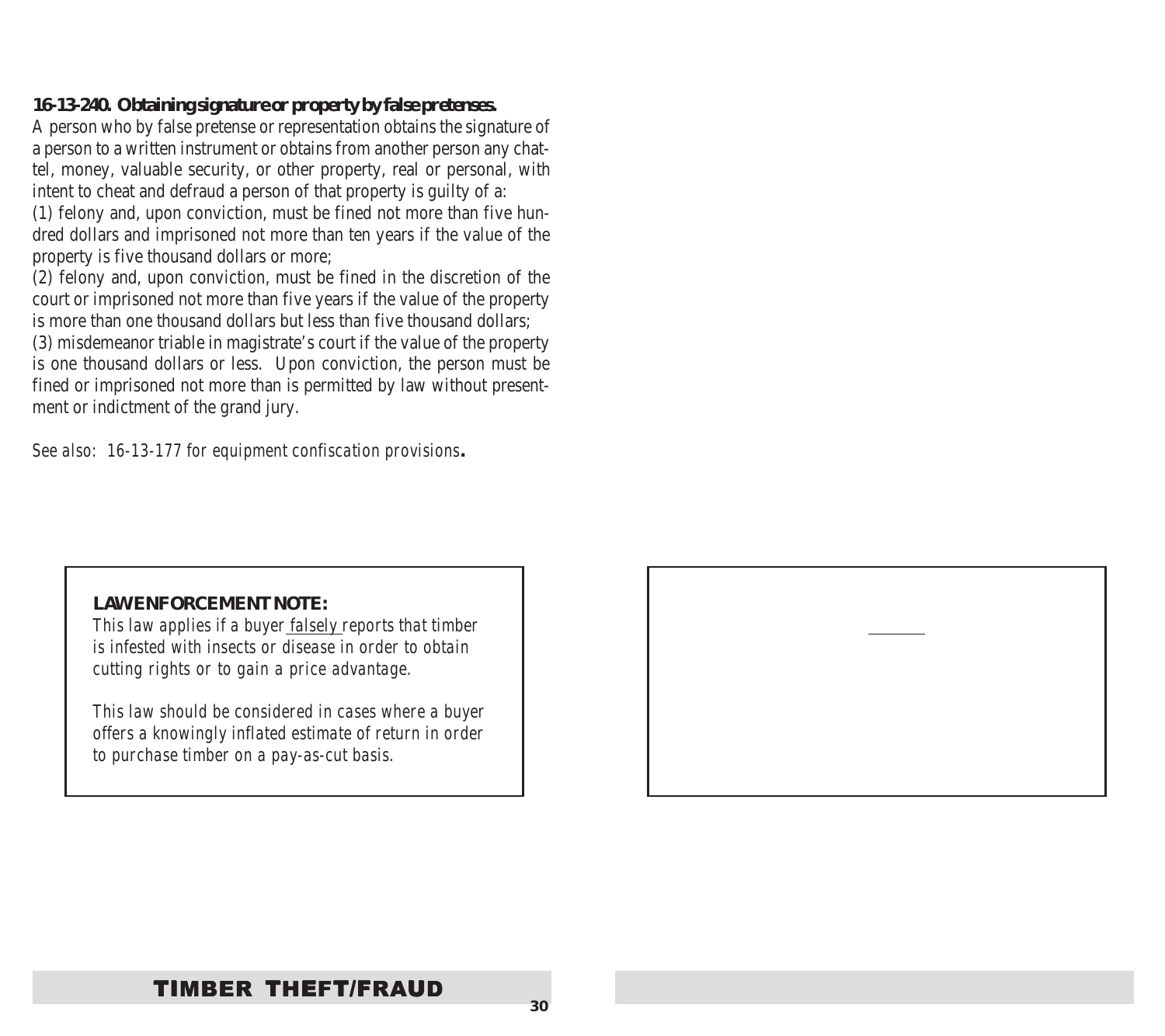#### **48-23-97. Wood load tickets required for certain sales of trees, timber, or wood; exceptions, penalties.**

**(A)** Except as provided in this section, whenever a timber buyer or timber operator purchases trees, timber, or wood by the load directly from a timber grower and the load is sold by weight, cord, or measure of board feet, the timber buyer or timber operator must furnish the timber grower or seller within thirty days of the completion of the timber harvest a separate, true, and accurate wood load ticket for each and every load of wood removed from the seller's property. At a minimum, each wood load ticket must include in writing that is clearly legible the following:

(1) the ticket number;

(2) the name and address of the person, and the location of the facility receiving, weighing, scaling, or measuring the trees, timber, or wood; (3) the date the trees, timber, or wood was received at the facility;

- (4) the tract name or landowner;
- (5) county and state of origin;
- (6) the dealer's name if any;
- (7) the producer or logging company name;
- (8) the species of wood;
- (9) the type of product;

(10) the weight or scale information: *(a)* if the load is measured by weight, the gross, tare, and net weights must be shown; or *(b)* if the load is measured by scale, the total volume must be shown; and

(11) the weight, scale, or amount of wood deducted and the deduction classification.

**(B)** The provisions of this section do not apply to: (1) the sale of wood for firewood only; (2) the landowner harvesting and processing his own timber; and (3) bulk or lump-sum sales for an agreed total price for all timber purchased and sold in one transaction.

**(C)** A person who violates this section is guilty of a misdemeanor and, upon conviction, must be punished by a fine of not less than one hundred dollars nor more than one thousand dollars, or imprisoned for not more than thirty days, or both.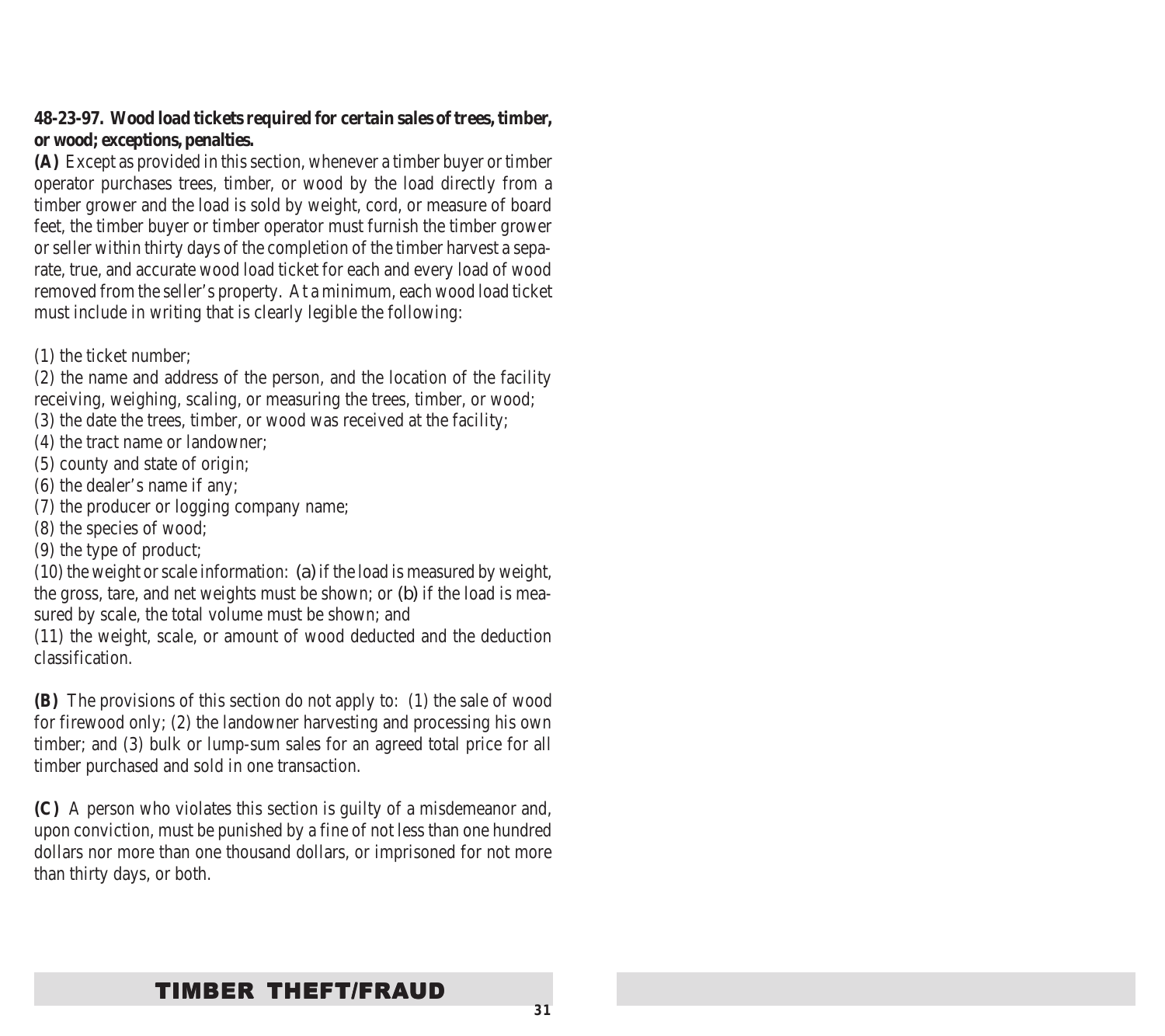#### **48-23-265. Timber buyer must pay landowner within 45 days; criminal penalties apply.**

**(A)**(1) A person who purchases forest products directly from a landowner possessing lands in this State, and who has received payment for the forest products from a sale to a third party, must make payment in full to the landowner within forty-five days of the receipt of payment.

 (2) If the landowner has not received payment within the required forty-five days, the landowner must send written notice, by certified mail or by personal delivery, to the purchaser's last known address stating the landowner's demand for payment. The purchaser violates the provisions of this section and is subject to a criminal penalty if he knowingly and wilfully fails to make payment, in full, to the landowner within ten days after receiving this notice.

 (3) This section does not apply to a written agreement signed between the landowner and the purchaser providing for a means of payment other than the one provided for in this section.

**(B)** If the value of the forest products is less than five thousand dollars, a person who violates the provisions of subsection (A) is guilty of a misdemeanor and, upon conviction, must be punished:

- (1) if the value of the forest products is five hundred dollars or less:
	- (a) for a first offense, by a fine of not less than fifty dollars nor more than two hundred dollars or by imprisonment for not more than thirty days; or
	- (b) for a second or subsequent offense, by a fine of two hundred dollars or by imprisonment for not more than thirty days;
- (2) if the value of the forest products is more than five hundred dollars but less than five thousand dollars:
	- (a) for a first offense, by a fine of not less than three hundred dollars nor more than five hundred dollars or by imprisonment for not more than thirty days; or
	- (b) for a second or subsequent offense, by a fine of not more than five hundred dollars or by imprisonment for not more than thirty days, or both.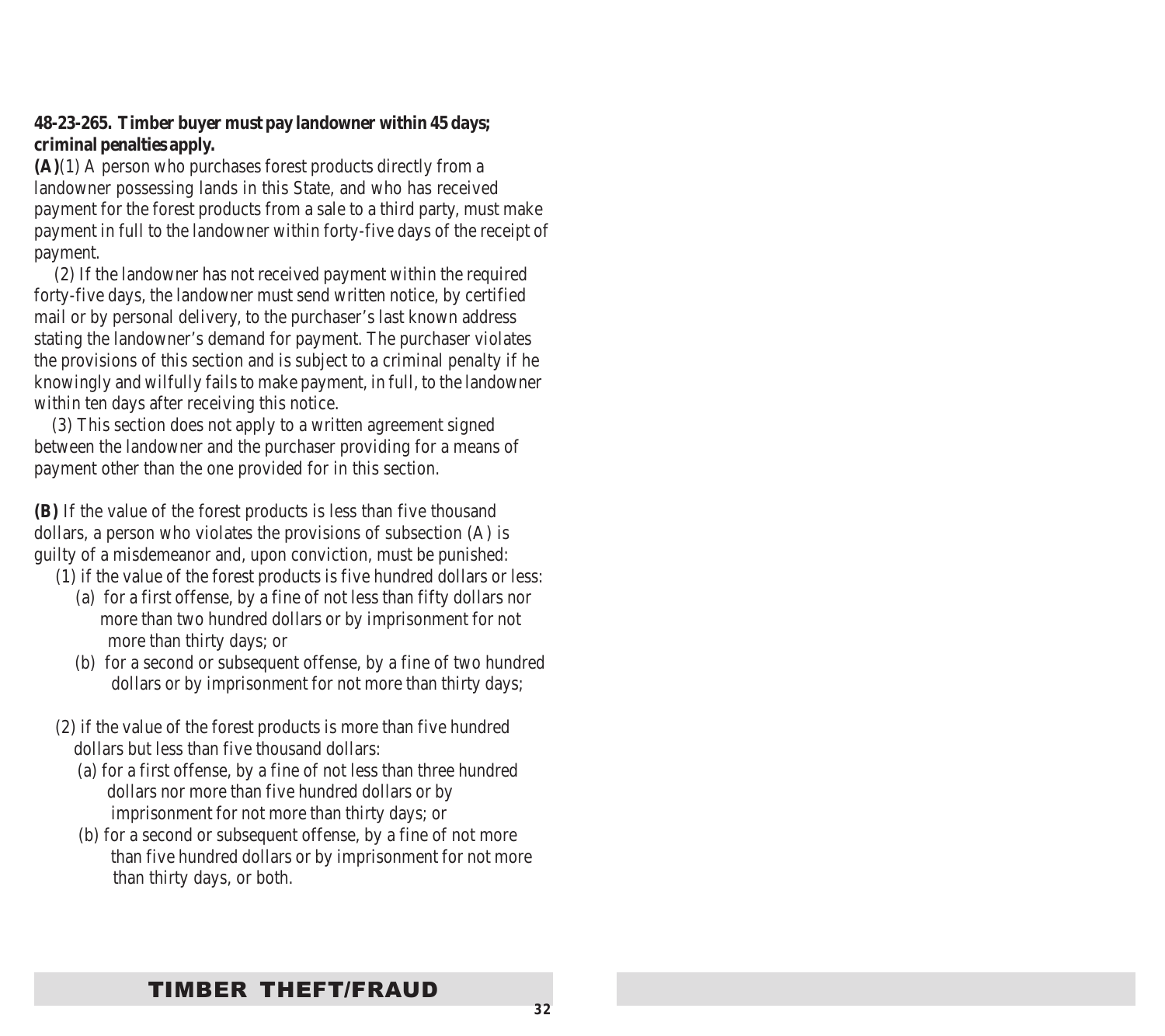**(C)** If the value of the forest products is five thousand dollars or more, a person who violates subsection (A) is guilty of a felony and, upon conviction, must be punished:

- (1) for a first offense by a fine of not less than three hundred dollars nor more than one thousand dollars or by imprisonment for not more than two years, or both; or
- (2) for a second or subsequent offense by a fine of not less than five hundred dollars nor more than two thousand dollars and imprisonment for not less than thirty days nor more than ten years.

**(D)** The court shall order restitution to the victim as a mandatory condition of the sentence imposed.

**(E)** If the value of the forest products is five thousand dollars or more, in addition to the penalties provided in this section, all motor vehicles, conveyances, tractors, trailers, watercraft, vessels, tolls, and equipment of any kind used or positioned for use in acquiring, cutting, harvesting, manufacturing, producing, processing, delivering, importing, or exporting the forest products are subject to confiscation and forfeiture pursuant to Section 16-13-177.

**(F)** As used in this section, 'forest products' include, but are not limited to, timber, trees, logs, lumber, or pine straw or any other products in the forest, whether merchantable or nonmerchantable, and which are located on any land in this State, whether publicly or privately owned.

**(G)** As used in this section, 'conviction' includes a guilty plea, plea of nolo contendere, or the forfeiture of bail.

*See also: 16-13-177 for equipment confiscation provisions.*

#### *LAW ENFORCEMENT NOTE:*

*Officers should note that this law requires full restitution in addition to penalties imposed by the court.*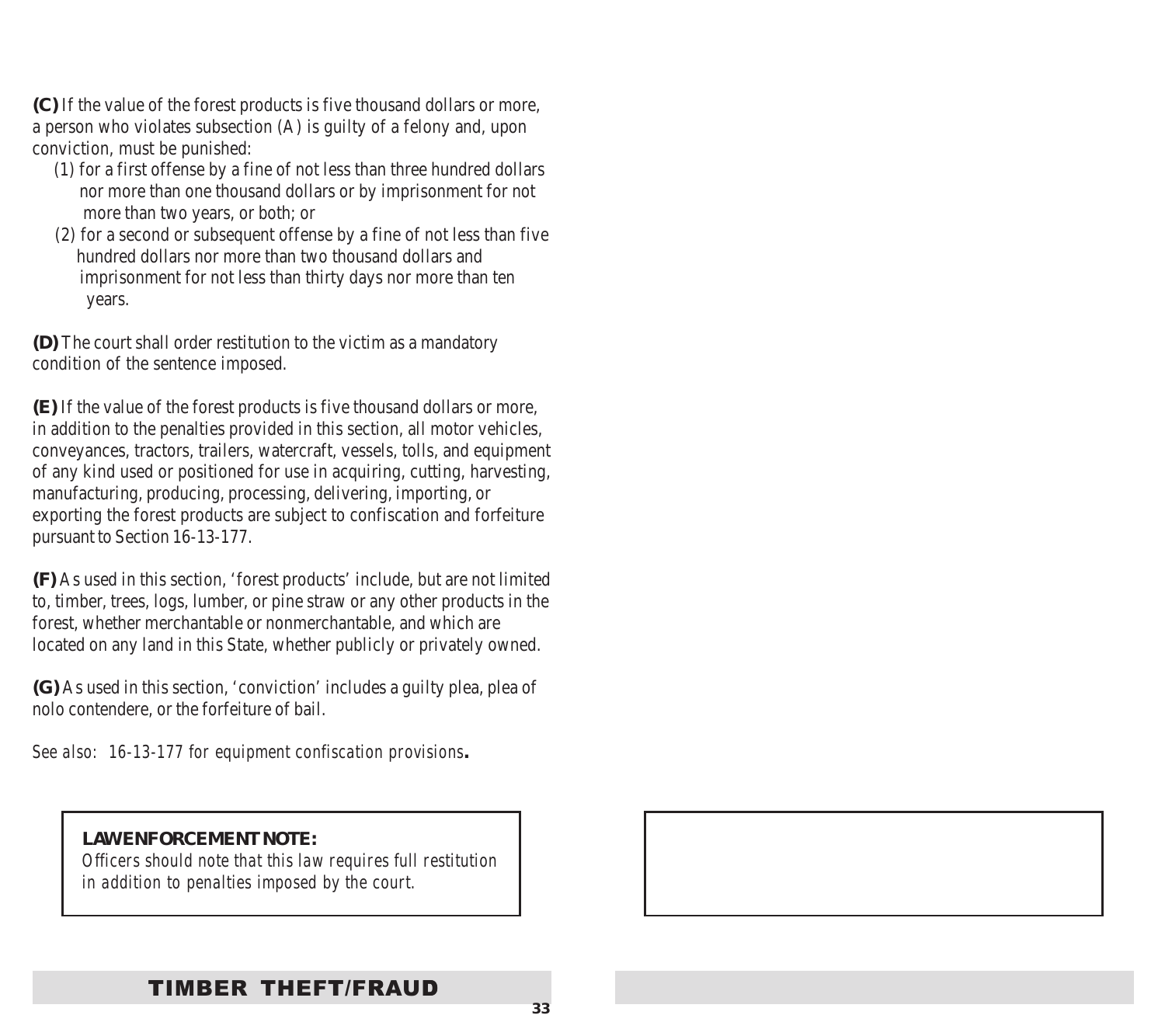# **SECTION 7** CONSPIRACY

#### **16-17-410. Conspiracy.**

The common law crime known as "conspiracy" is defined as a combination between two or more persons for the purpose of accomplishing an unlawful object or lawful object by unlawful means.

A person who commits the crime of conspiracy is guilty of a felony and, upon conviction, must be fined not more than five thousand dollars or imprisoned not more than five years.

A person who is convicted of the crime of conspiracy must not be given a greater fine or sentence than he would receive if he carried out the unlawful act contemplated by the conspiracy and had been convicted of the unlawful act contemplated by the conspiracy or had he been convicted of the unlawful acts by which the conspiracy was to be carried out or effected.

#### *LAW ENFORCEMENT NOTE:*

*Conspiracy may be an added charge where two or more people planned and committed a crime. It may be used as a stand alone charge when a crime was planned but not completed. It is also an appropriate charge when a person helped plan a crime but did not actually participate in the crime itself.*

### **CONSPIRACY**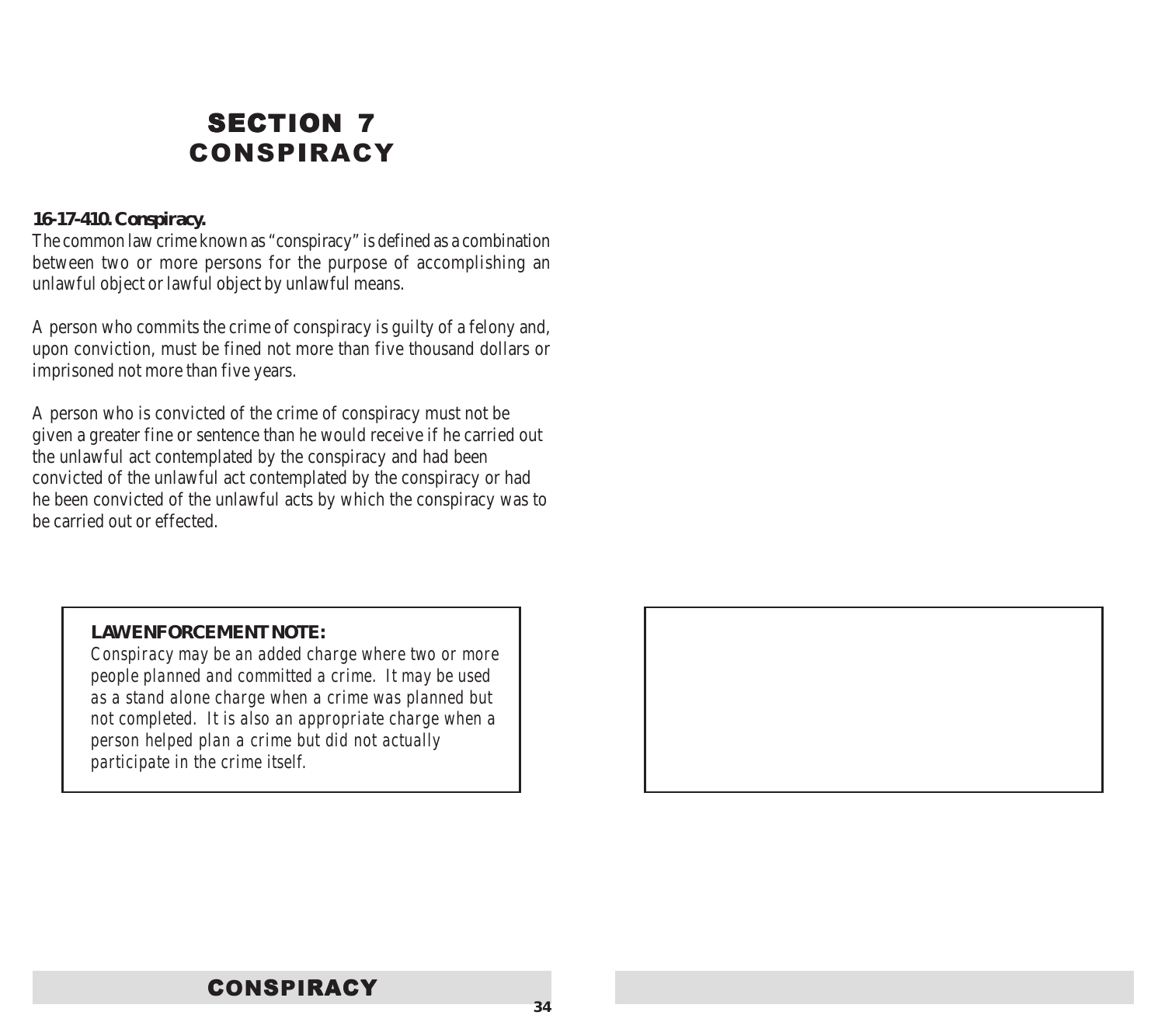# **SECTION 8** STATE FORESTS

#### **48-23-70. Unauthorized cutting; destruction of property or scenic values; alcoholic beverages on state forestry lands**.

 **(A)** It is unlawful for a person to:

(1) remove a shrub, tree, or forest product or attempt to do so, from State Commission of Forestry land without the permission of the commission; (2) cut or mutilate a shrub or tree growing on State Commission of Forestry land without the permission of the commission;

(3) mutilate or deface real or personal property belonging to or located upon State Commission of Forestry land;

(4) destroy scenic values, by dumping rubbish or in any other way whatsoever, within the confines of State Commission of Forestry lands; or

(5) consume or display an alcoholic beverage in public on lands of the State Commission of Forestry, except where specifically authorized by the commission. For purposes of this item, "alcoholic beverage" means "alcoholic beverage" as defined in Section 61-6-20, and beer, wine, and all other beverages defined as "nonalcoholic beverages" in Section 61-4-10.

**(B)** A person who violates a provision of subsection (A) is guilty of a misdemeanor and, upon conviction, must be punished by a fine of not more than two hundred dollars or imprisonment for not more than thirty days, or both.

**(C)** In addition to the penalties provided in subsection (B), a person who is convicted of violating a provision of items (1) through (4) of subsection (A) must make restitution to the State Commission of Forestry in an amount determined by the sentencing court to be necessary to clean up, repair, rebuild, and restore the abused real and personal property of the State Commission of Forestry to its condition before the abuse occurred. The sentencing court must also set the time limits within which the restitution must be paid and retains jurisdiction of the case for the purpose of enforcing the order for restitution until restitution is made.

**(D)** A person who fails to pay the amount required within the time established for making restitution may be cited for contempt of court by

### STATE FORESTS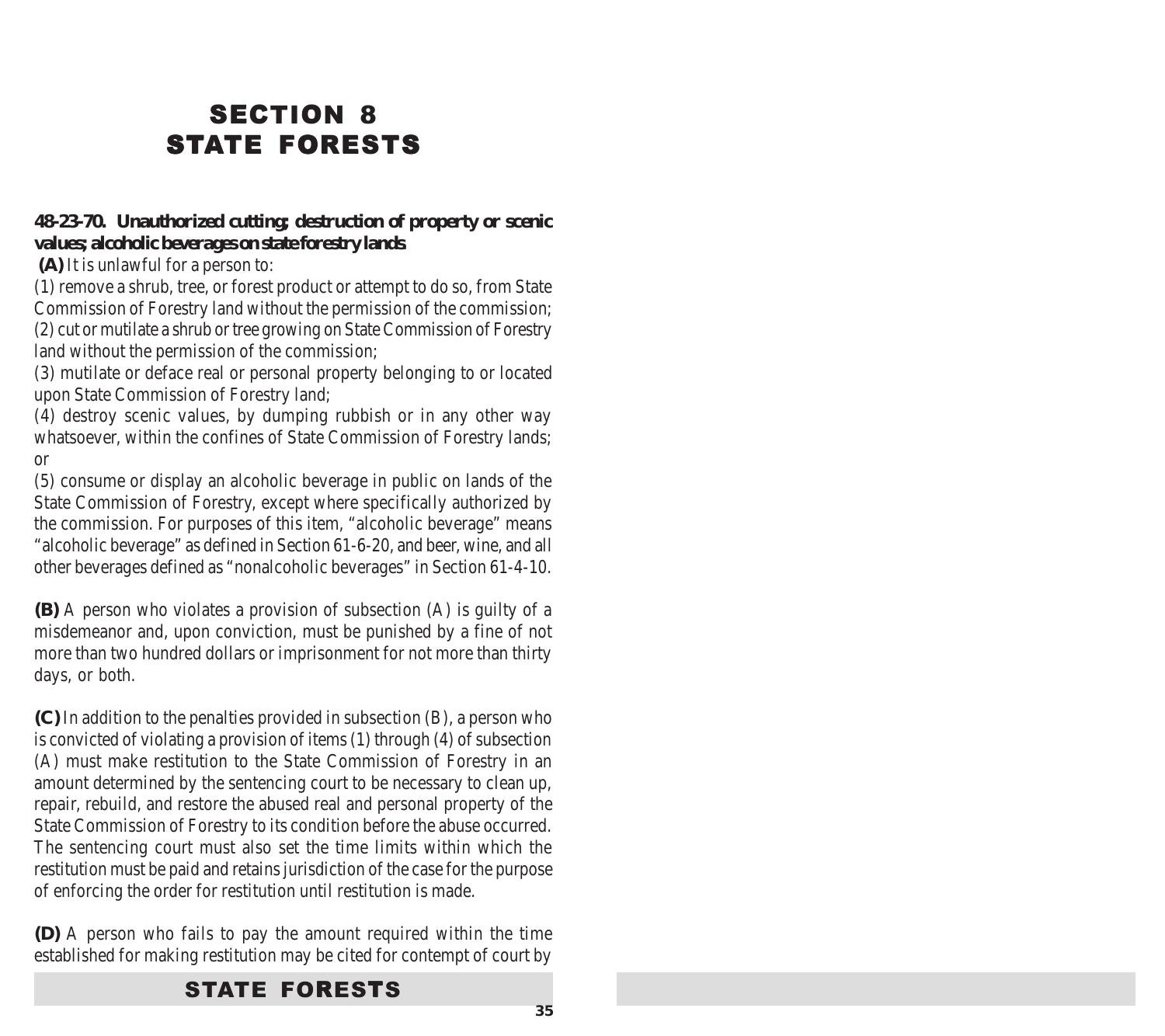the sentencing court and punished by a fine of not more than the amount originally required for restitution, or imprisonment for not more than six months, or both.

**(E)** A person who is convicted of violating a provision of subsection (A) twice within a three-year period is barred from entering lands belonging to the State Commission of Forestry for a period of one year. A person who enters State Commission of Forestry lands while barred is guilty of a misdemeanor and, upon conviction, must be punished by a fine of not less than two hundred dollars nor more than five hundred dollars or imprisoned for not more than thirty days, or both, and his privilege to enter upon lands of the commission is automatically suspended for an additional year.

#### *LAW ENFORCEMENT NOTE:*

*For any given offense, officers should charge only one statute even though the violation may be covered in several laws. Example: Littering may be charged as either 16-11-700 or 48-23-70 (A-4), but not both.*

#### **48-23-200. Rules and regulations of Commission.**

The State Commission of Forestry may make such rules and regulations as it deems advisable for the protection, preservation, operation and maintenance, and for the most beneficial service to the general public, of the State forests in this State.

#### *REGULATIONS PERTAINING TO SC FORESTRY COMMISSION LANDS*

#### **SC Code of Regulations, 55-1. General Regulations on South Carolina Forestry Commission Lands.**

1. Entry onto South Carolina Forestry Commission lands is done wholly and completely at the risk of the individual. The State of South Carolina nor the South Carolina Forestry Commission accepts any responsibility for acts, omissions or activities or conditions on these lands which cause or may cause personal injury or property damage.

### STATE FORESTS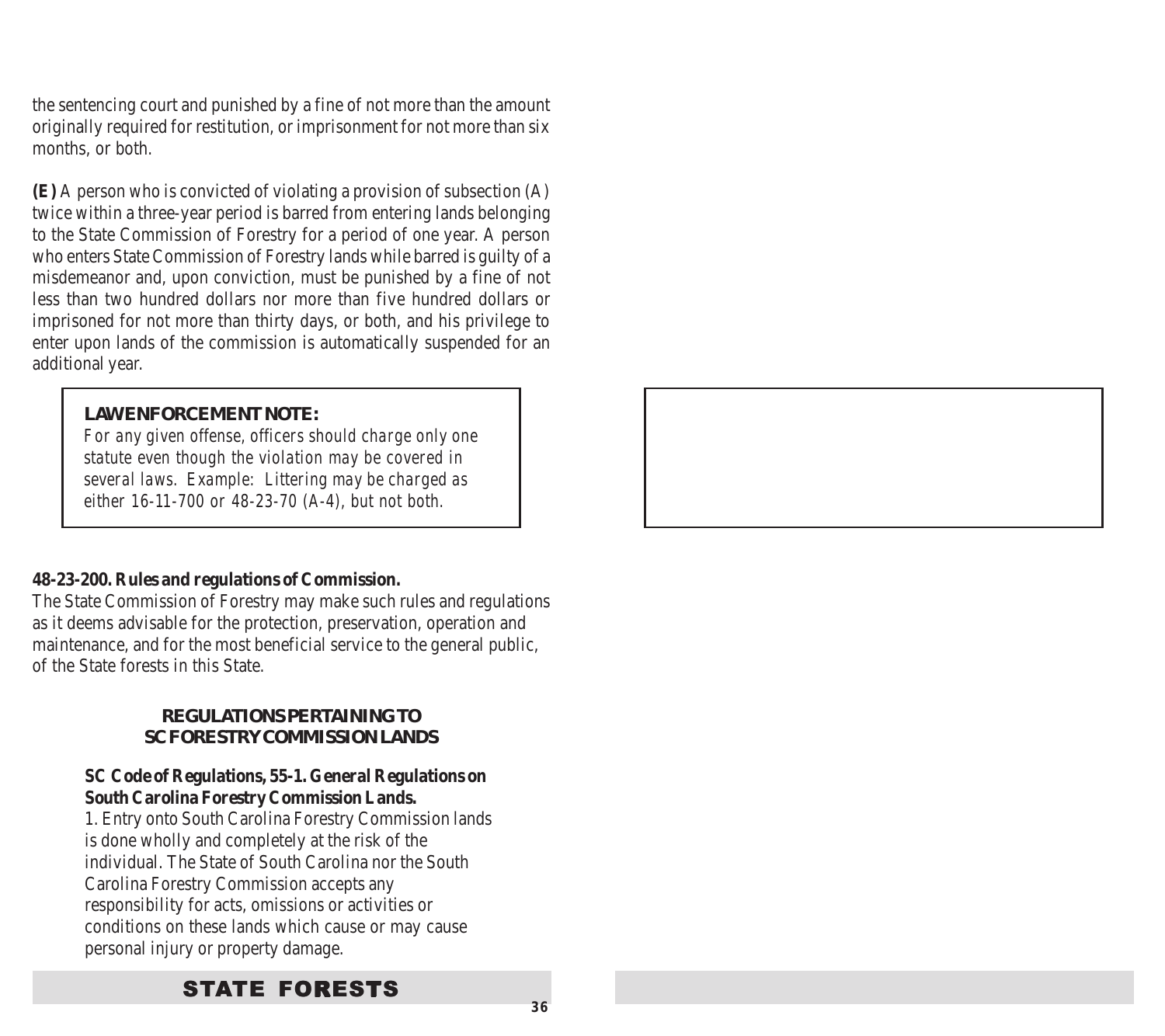2. All persons must obey all special rules and regulations for South Carolina Forestry Commission lands including those found in hunting schedules, maps, brochures, permits, any oral/written instructions issued by South Carolina Forestry Commission personnel or those instructions posted on South Carolina Forestry Commission lands.

3. Trespassing, fishing, hunting, killing, capturing or taking any fish or game, other recreational activities, or attempting such act, are prohibited, except as may be authorized under these rules and regulations, by permit or special authorization. On South Carolina Forestry Commission lands, where an agreement is made between the South Carolina Forestry Commission and the South Carolina Department of Natural Resources to make the lands Wildlife Management Areas as established by Section 50-11- 2200 of the South Carolina Code of Laws, hunting and fishing rules and regulations will be regulated by the South Carolina Department of Natural Resources regulation 123-40.

4. On South Carolina Forestry Commission lands, no motor driven land conveyances shall be operated on any road or trail, other than a public road, except by permit or special authorization, unless otherwise specified. Roads or trails which are closed by barricades and/or signs either permanently or temporarily, are off limits to motor driven land conveyances.

5. Motor driven land conveyances shall be operated in a safe manner while on South Carolina Forestry Commission lands.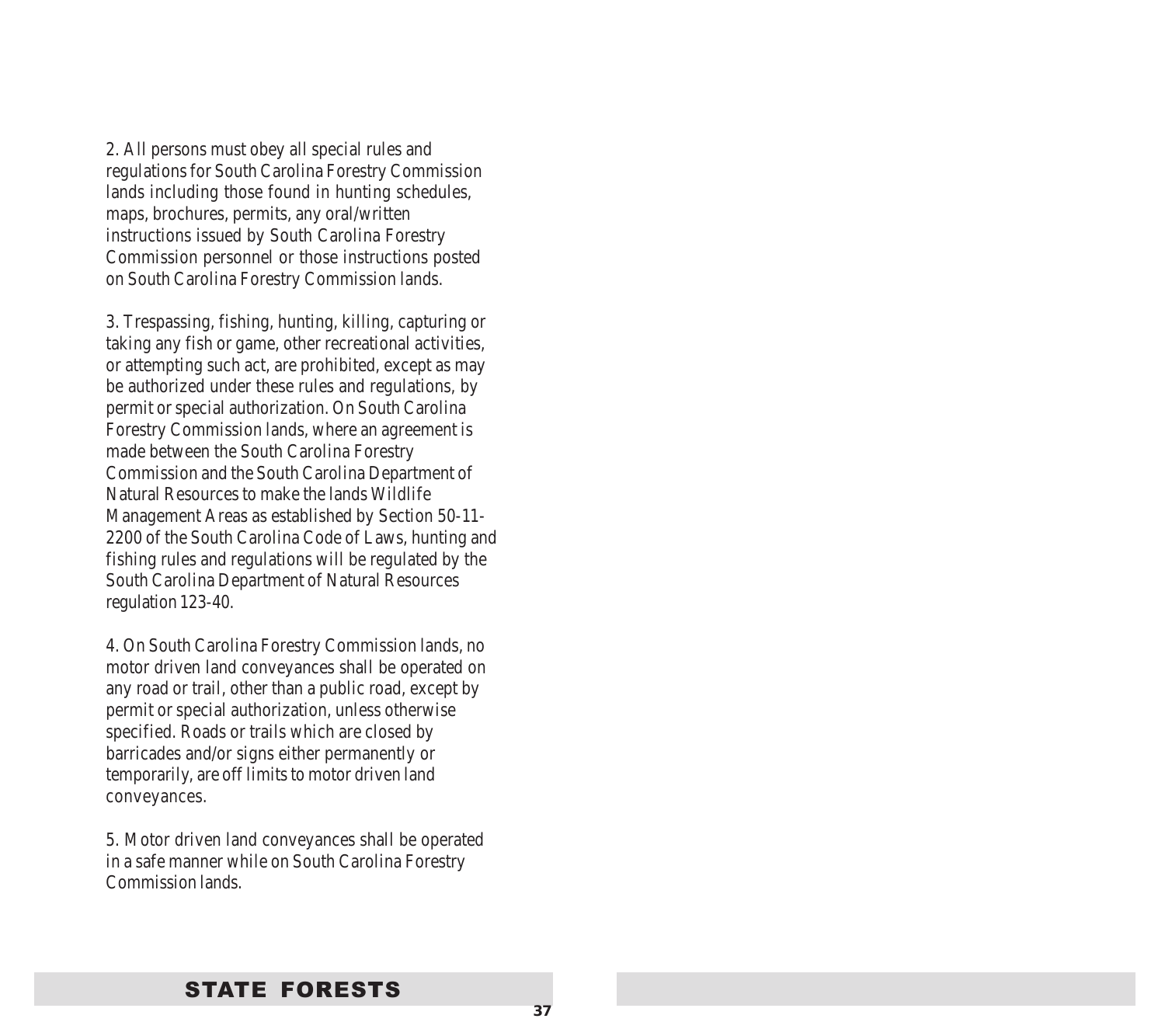6. On South Carolina Forestry Commission lands, any person found guilty in a court of law of undesirable or unsafe conduct, may, at the discretion of the Forest Director, forfeit all permits and privileges thereto and/or all future permits dependent upon the seriousness of the offense.

7. On South Carolina Forestry Commission lands, during periods when hunting is not permitted, all weapons must be unloaded and secured in a case, or in the trunk of a vehicle, or in a locked toolbox. During periods when hunting is permitted, all weapons must be unloaded on roads open to vehicular traffic and all weapons, transported in or on a vehicle, must be unloaded. Any weapon with a shell in the chamber or magazine, or muzzleloader with a cap on the nipple or flintlock with powder in the flash pan is considered loaded. Provisions in #7 are not applicable to pistols as prescribed in statute 16-23-20 of the South Carolina Code of Laws.

8. On South Carolina Forestry Commission lands, no target practice is permitted except in designated areas.

9. The hours for hunting and fishing shall be published. The said hours may be set short of state and federal regulations.

10. Any attempt to move/flush/drive/pursue game to or into hunters on lands adjoining South Carolina Forestry Commission lands is prohibited.

11. Waiting for game to cross county or state roads on South Carolina Forestry Commission lands is prohibited.

12. Molesting, injuring, poisoning, destroying, or attempting such acts, of any plant or animal life on South Carolina Forestry Commission lands are prohibited except by permit.

### STATE FORESTS